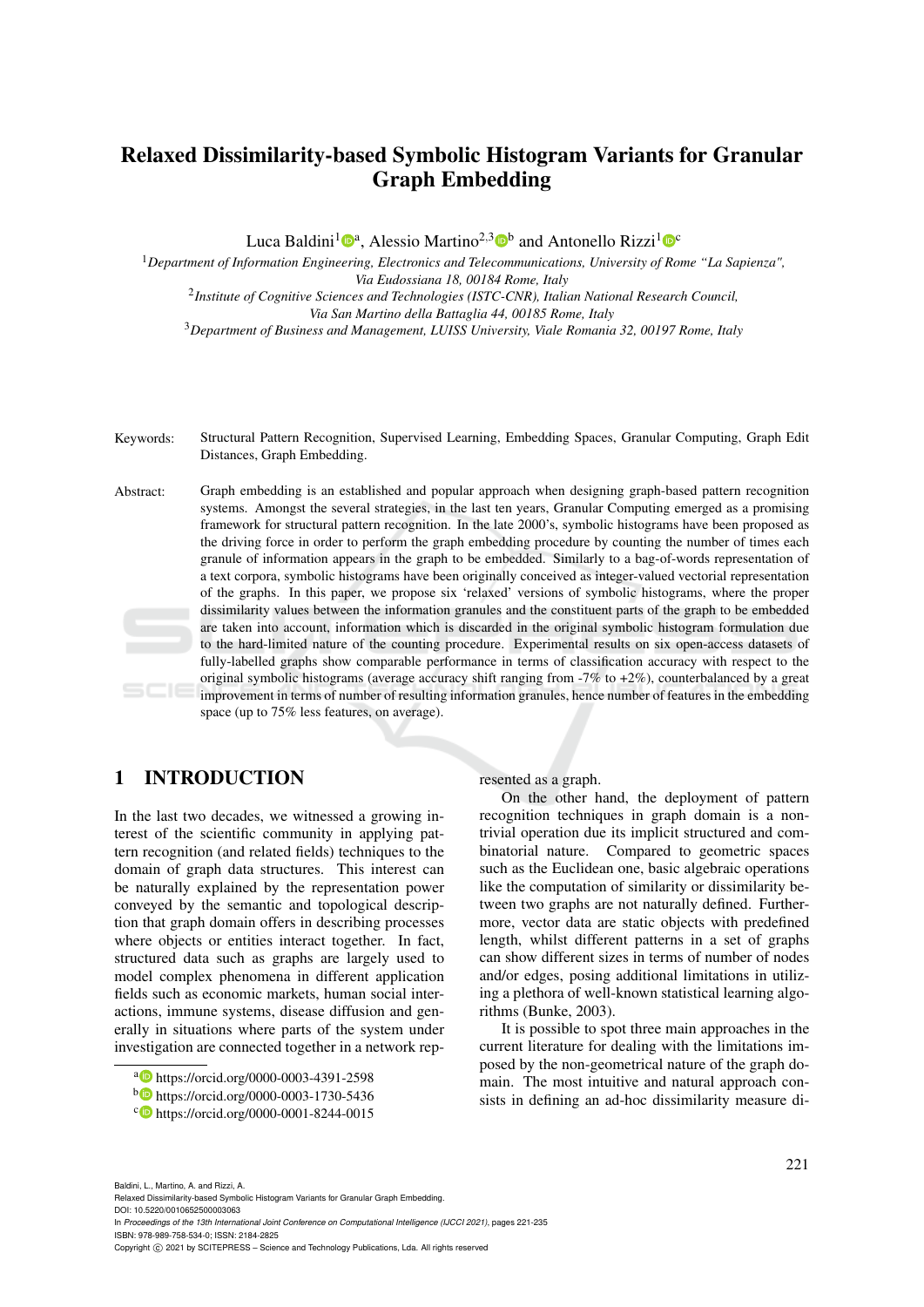rectly in the graph domain, notably *Graph Edit Distances* (GED) (Bunke and Jiang, 2000; Riesen et al., 2010; Bunke and Allermann, 1983). In the latest decades, *kernel methods* have been deeply studied as a valid approach for combining pattern recognition and graph domain (Ghosh et al., 2018; Kriege et al., 2020). Given a kernel function  $\kappa : G \times G$ where  $G$  is the graph domain, kernel methods measure the pairwise similarities between graphs. When the resulting kernel matrix  $\bf{K}$  (i.e., the matrix containing all the pairwise kernel evaluations between the available graphs) is positive (semi)definite,  $\kappa$  is valid dot product in an implicit Hilbert space. Opposite to kernel methods, *graph embedding* procedures explicitly map graphs into a geometric embedding space thanks to a suitable embedding function  $\Phi: \mathcal{G} \to \mathcal{X}$ , where  $\mathcal{X} \subseteq \mathbb{R}^n$ . This approach results very flexible since it enables the use of all the algorithmic frameworks available in the field of pattern recognition. The main challenge posed by graph embedding approaches is to correctly design a  $\Phi$  function able to keep topological and semantic properties of the original domain intact in the target domain. For this reason, several mapping functions have been proposed and applied in different application domains. A straightforward method consists in manually collect *n* relevant descriptive numerical features of the graph into a *n*-length real-valued vector. Such approach can be tedious and requires a deep (and often not available) knowledge of the underlying process. In (Bunke and Riesen, 2008), the authors introduced a graph embedding procedure based on *dissimilarity representation* (Pekalska and Duin, 2005; Duin and Pekalska, 2012). Given a set *R* of *n* prototype graphs extracted from the training data and a graph *G* to be embedded, the vector representation of *G* can be expressed as an *n*-length vector whose *i*<sup>th</sup> component is defined as  $d(p_i, G)$ , where  $p_i \in \mathcal{R}$  and  $d : G \times G$  is a suitable dissimilarity measure. Major drawbacks of this procedure are the computational cost needed for evaluating  $d(\cdot, \cdot)$  between large graphs and/or large datasets and the choice of enough informative prototypes to populate *R* (Pękalska et al., 2006). Another interesting human inspired paradigm known as *Granular Computing* (GrC) (Zadeh, 1997; Bargiela and Pedrycz, 2003; Pedrycz, 2001) can be exploited for graph embedding scope. A GrC approach consists in extracting relevant information (known as *information granules*) by observing the problem at different levels of abstraction. In (Bianchi et al., 2014), GrC has been employed for extracting automatically relevant prototype subgraphs in conjunction with the *symbolic histogram* representation for performing the embedding procedure (Del Vescovo and Rizzi, 2007a;

Del Vescovo and Rizzi, 2007b). In particular, from the symbolic histogram perspective, the  $i<sup>th</sup>$  component of the embedded graph *G* is obtained by counting the occurrences of  $i<sup>th</sup>$  relevant substructure (i.e., the granule extracted with a suitable granulation procedure) in *G*. The process of occurrences counting is accomplished by an hard-limiting function which triggers a counter whether the dissimilarity measure between the specific prototype and a subgraph  $g \in G$ is below a given threshold.

In this paper, we investigate a novel approach based on symbolic histograms for granular graph embedding. In particular, we 'relax' the evaluation of the occurrences for the symbolic histogram in favour of three different types of functions, that is, instead of relying on counting the number of occurrences (i.e., an integer-valued embedding vector), we take into consideration the proper dissimilarity values when searching for granules occurrences within the graph to be embedded, following the rationale behind the aforementioned dissimilarity space embedding.

The remainder of the paper is structured as follows: in Section 2 we describe the GrC-based classification system, along with the original symbolic histograms definition; Section 3 contains the main novelty of the paper, as we describe the six 'relaxed' symbolic histograms variants; Section 4 regards the computational experiments, including an exhaustive comparison against state-of-the-art techniques. Finally, Section 5 concludes the paper. The paper also features an Appendix in which we give an example of how GrC-based pattern recognition systems allow a certain degree of interpretability by analyzing the resulting granules of information.

# 2 GRANULAR GRAPH EMBEDDING WITH SYMBOLIC HISTOGRAMS

In this section, we describe the procedure that allows the embedding and classification of a set of graphs according to the GrC paradigm. The core idea behind this method is to synthesize an *alphabet* of symbols  $A = \{s_1, \ldots, s_n\}$ , namely the set of meaningful and relevant subgraphs extracted from the training set under analysis by following a granular approach. The symbols, i.e. granules of information, emerge thanks to a granulation procedure based on the Basic Sequential Algorithmic Scheme (BSAS) free clustering method (Theodoridis and Koutroumbas, 2008), driven by a resolution parameter θ which determines the granularity level of observation. Finally, the gen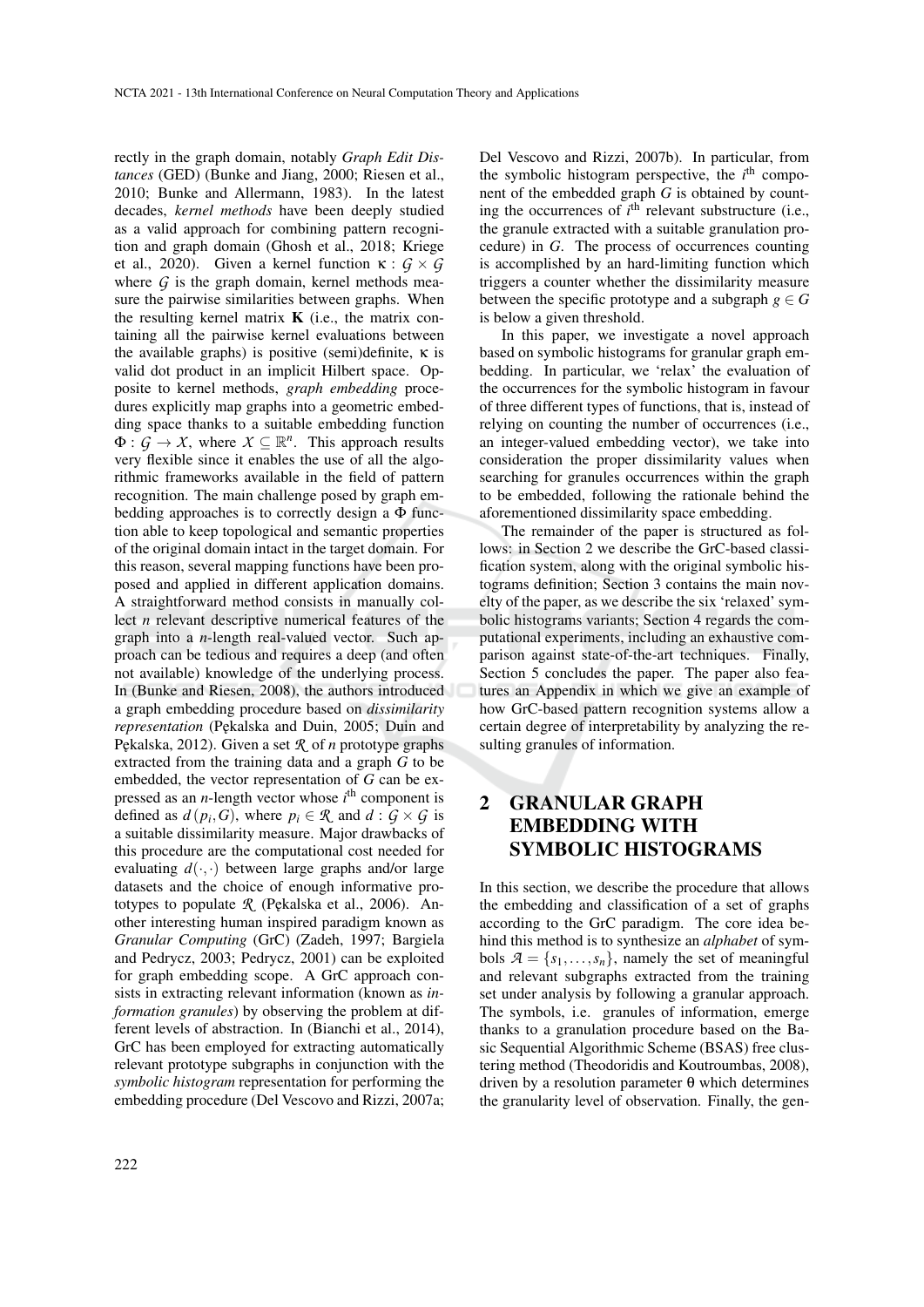erated alphabet *A* is employed for building the symbolic histogram of each graph, hence moving the classification problem towards a metric space where any statistical classifier can be employed. In the seminal paper (Bianchi et al., 2014), this approach has been successfully exploited for building a graph classification system named GRALG.

#### 2.1 Substructures Extraction

Starting from the training set  $S<sup>(tr)</sup>$ , this block extracts a set of subgraphs  $S_g^{(tr)}$ . The design of this block is crucial for two different aspects that can undermine the entire embedding procedure. From a memory footprint point of view, an exhaustive extraction of all the subgraphs in  $S^{(tr)}$  can be unfeasible. In fact, the number of subgraphs that can be extracted from a single graph grows combinatorially with the number of its nodes. This poses a serious limitation to the usability of this approach, constricting the application field to problems involving graphs of small size. Additionally, the computational cost of the following blocks, in particular the granulation procedure, are strongly influenced by the number of elements in  $S_g^{(tr)}$ , possibly making the entire graph embedding procedure unfeasible. The second aspects regards the choice of the desired topology of the subgraphs to be extracted (e.g., cliques, paths, stars and the like). Even though this point can give flexibility to our approach, the selection of an appropriate traversal algorithm is not trivial and likely influences the performance of a graph classification system driven by finding meaningful subgraphs for graph embedding purposes (like the one we present in this work) since the topological properties of the original graphs must be reflected in the subgraphs to be extracted. In this work, we use the stratified stochastic extraction procedure proposed in (Baldini et al., 2021) in order to limit the cardinality of  $S_{g}^{(\mathrm{tr})}$  to a user-defined value *W* . The procedure goes as follows:

- 1. For a given problem-related class, say the  $i<sup>th</sup>$ , find the number of subgraphs to be extracted as  $f =$  $W \cdot \frac{|\mathcal{S}^{(\text{tr},i)}|}{|\mathcal{S}|}$  $\frac{|S^{(t_1,t)}|}{|S|}$ , where  $S^{(t_1,t)}$  denotes the subset of  $S^{(t_1)}$ containing only patterns belonging to class *i*
- (a) A single graph *G* is extracted uniformly at random from  $S^{(tr,i)}$
- (b) The selected graph *G* is visited using one of the many traversing strategies available in the computer science and graph theory communities– such as Breath First Search (BFS), Depth First Search (DFS) and random walks–until a fixed number of nodes *V* are visited
- (c) Visited nodes and edges are stored in the resulting subgraph *g* and collected into  $S_g^{(tr,i)}$
- (d) The procedure goes back to 1a until the cardinality of  $S_g^{(tr,i)}$  has reached *f*
- 2. The procedure goes back to 1 until all classes are considered.

The rationale behind the stratified approach is that the bucket of subgraphs  $S_g^{(tr)}$  is actually a bucket-ofbuckets  $S_g^{(tr)} = \{S^{(tr,1)}, \ldots, S^{(tr,c)}\}$ , with *c* being the number of classes, in such a way that the  $i<sup>th</sup>$  bucket only contains subgraphs extracted from patterns belonging to class *i*. This assures that, if compared to a purely uniform random extraction (Baldini. et al., 2019), all classes are represented in the bucket, with a stratified number of subgraphs that scales according to the frequency of the class itself (see Step #1), to ensure fairness in the distribution.

# 2.2 Granulation Method for Alphabet Synthesis

In this subsection, we give a formal description of the process that synthesizes the alphabet *A*. In the spirit of GrC, each symbol  $s_i \in \mathcal{A}$  is an highly informative mathematical entity following the principle of justifiable granularity related to the specific level of abstraction at which the problem has been observed (Pedrycz and Homenda, 2013). In the literature, many authors have given several different definitions of information granule: fuzzy sets, rough sets and shadowed sets (Pedrycz et al., 2015) are just few examples on how granules can be practically formalized. In our work, we follow a clustering-based approach (Wang et al., 2016) for formally defining a granule of information. As anticipated in Section 2, the core of the granulation procedure is the BSAS algorithm working directly on the set of subgraphs  $S_g^{\text{(tr)}}$ . It relies on four fundamental actors: a threshold of inclusion θ, a clustering representative  $g^*$ , a dissimilarity measure  $d: G \times G \to \mathbb{R}$  and a threshold Q of maximum allowed number of clusters. By varying  $θ$ , the clusters resolution will change accordingly, effectively impacting on the granularity level. Thus, we generate a set of partitions  $\mathcal{P} = \{P_{\theta_1}, \ldots, P_{\theta_t}\}\,$ , where partition  $\mathcal{P}_{\theta_i}$  collects each cluster **C** emerged by imposing  $\theta_i$  as the resolution value. In order to account for only well-formed clusters as candidate information granules, we define the following cluster quality index  $F(\mathbf{C}, \rho) \in [0, 1]$  (the lower is better):

$$
F(\mathbf{C}, \rho) = \rho \cdot \Psi(\mathbf{C}) + (1 - \rho) \cdot \Omega(\mathbf{C}) \tag{1}
$$

as the linear convex combination between  $\Psi(C)$  and  $\Omega(C)$ , respectively compactness and cardinality of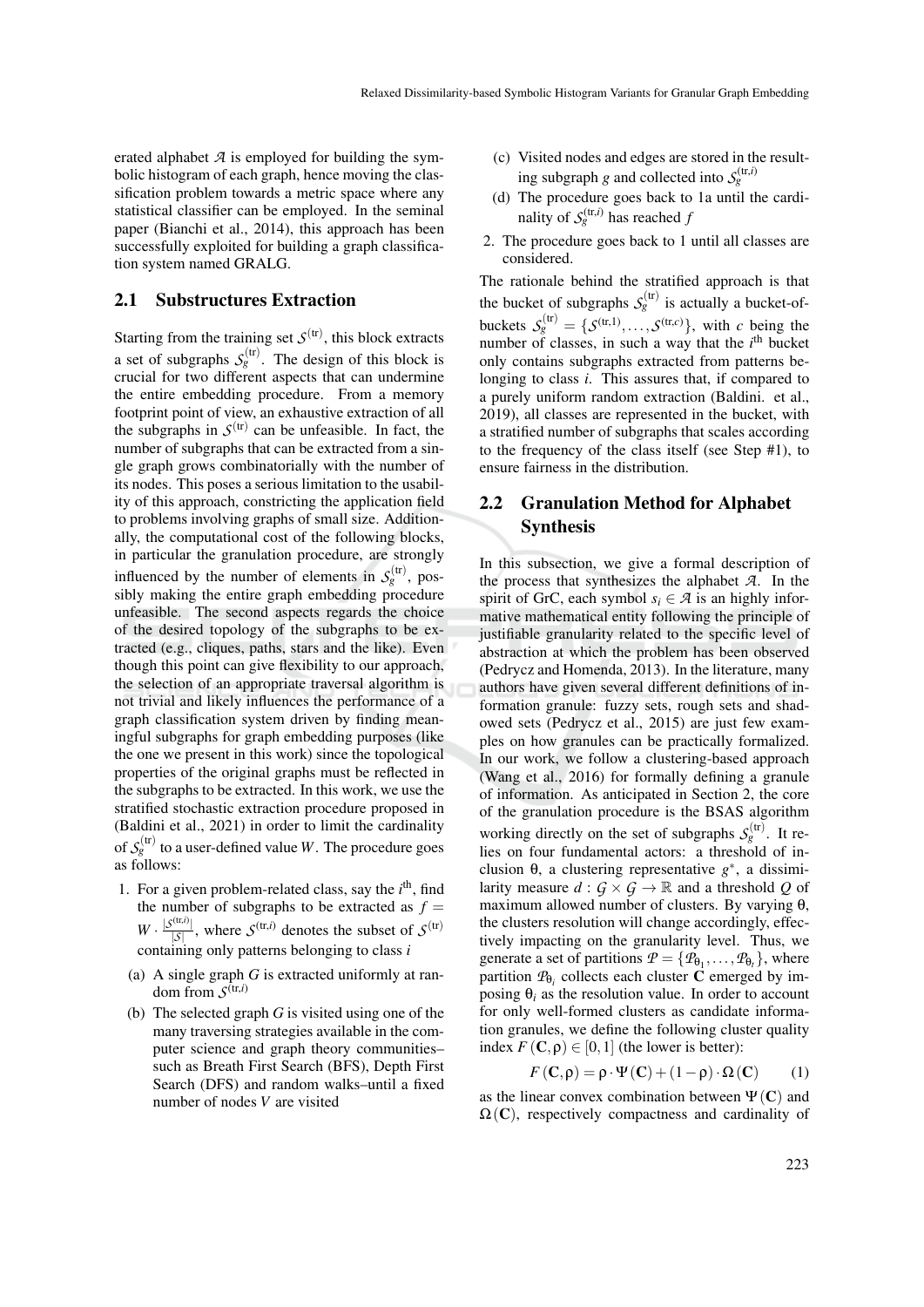cluster **C**, weighted by a trade-off parameter  $\rho \in [0,1]$ :

$$
\Psi(\mathbf{C}) = \frac{1}{|\mathbf{C} - 1|} \sum_{g \in \mathbf{C}} d(g^*, g) \tag{2}
$$

$$
\Omega\left(\mathbf{C}\right) = 1 - \frac{\left|\mathbf{C}\right|}{\left|\mathcal{S}_g^{\text{(tr)}}\right|} \tag{3}
$$

In this work, we assume  $g^*$  be the MinSOD (Del Vescovo et al., 2014; Martino et al., 2019b) element of  $C$ , that is the graph that minimizes the pairwise sum of distances among all patterns in the cluster. Clearly, the dissimilarity measure *d* must be tailored to the input space under analysis (i.e., the graph domain): our choice felt on a weighted GED-based heuristics named node-Best Match First (nBMF). Full details on nBMF, along with detailed pseudocodes, can be found in (Baldini. et al., 2019; Martino and Rizzi, 2021).

Finally, each cluster proves its validity by comparing its own quality  $F(\mathbf{C})$  with a threshold  $\tau \in [0,1]$ . The MinSoDs of the surviving clusters are then collected together in the alphabet *A*.

Recalling that  $S_g^{(tr)}$  is actually a set-of-sets, the above procedure is independently evaluated on each class-related bucket  $S^{(\text{tr},i)}|_{i=1}^c$ : this means that *c* classaware alphabets  $\mathcal{A}^{(i)}|_{i=1}^c$  are returned, hence the overall alphabet simply reads as the concatenation of the class-related alphabets  $\mathcal{A} = \cup_{i=1}^{c} \mathcal{A}^{(i)}$ .

ECHN

# 2.3 Embedding with Symbolic Histograms **AND**

In this block, the embedding function  $\Phi : G \to X$ is implemented by following the symbolic histogram paradigm (Del Vescovo and Rizzi, 2007b). This method allows the embedding of a graph *G* into a feature space  $X$  according to two core sets: the first is a collection of prototype substructures that, in our case, coincides with the alphabet *A* obtained in Section 2.2; the second *Gexp* is the set of subgraphs that compose *G*. In other words,  $G_{exp} = \{g_1, \ldots, g_k\}$  is a (possibly non-exhaustive) decomposition of the graph *G* in *k* atomic units. The symbolic histogram  $\mathbf{h}_{G}^{\mathcal{A}}$  is then defined as:

$$
\mathbf{h}_{G}^{\mathcal{A}} = [\text{occ}(s_1, G_{exp}), \dots, \text{occ}(s_n, G_{exp})] \qquad (4)
$$

By observing Eq. (4), we can see that  $\mathbf{h}_G^{\mathcal{A}}$  is an integervalued vector with *n* components, where  $n = |A|$ . The process of counting occurrences of a symbol  $s_i \in \mathcal{A}$  in  $G_{exp}$  is performed by the function occ :  $A \times G \rightarrow \mathbb{N}$ , defined as follows:

$$
\operatorname{occ}(s_i, G_{exp}) = \sum_{g \in G_{exp}} \Gamma(s_i, g) \tag{5}
$$

In Eq.  $(5)$ ,  $\Gamma$  is a function that defines whether a symbol  $s_i$  can be matched with a subgraph  $g \in G_{exp}$ . Exact match between two graphs (also known as graph or subgraph isomorphism) is often an unpractical operation for its hardness from a computational complexity point of view, especially when nodes and edges are equipped with real-valued vectors or even with custom data structures (Emmert-Streib et al., 2016). In order to account for inexactness in the matching procedure,  $\Gamma$  evaluates the degree of dissimilarity  $d(s_i, g)$ between  $s_i$  and  $g$ , then it triggers the counter (i.e., a match is considered a hit) only if this value does not exceed a symbol-dependent threshold ζ*s<sup>i</sup>* :

$$
\Gamma(s_i, g) = \begin{cases} 1 & \text{if } d(s_i, g) \le \zeta_{s_i} \\ 0 & \text{otherwise} \end{cases}
$$
 (6)

#### 2.4 Alphabet Optimization

After having synthesized a candidate alphabet *A*, each graph from the dataset at hand can be embedded toward the resulting embedding space  $X \subseteq \mathbb{R}^n$ . A natural question that arise is how to determine the quality of this embedding space in order to evaluate the goodness of *A*. A possible solution already explored in GRALG consists in training a classifier  $H$  in the embedding space and evaluating a performance measure  $\pi: X \to \mathbb{R}$  of  $H$  in classifying a validation set. Then, π can be interpreted as a critic of *H* about the embedding space  $X$ . In order to automatize the search for a suitable and informative alphabet, an evolutionary optimization phase (driven, for example, by a differential evolution (Storn and Price, 1997)) whose fitness function relies on  $\pi$  can be employed, aiming at synthesizing ever-improving alphabets.

The genetic code of each individual, summarized in Eq.  $(7)$ , contains  $w =$  $\{w_{ins}^{node}, w_{del}^{node}, w_{sub}^{node}, w_{ins}^{edge}, w_{del}^{edge}, w_{sub}^{edge}\}$  $\begin{array}{lll} e^{edge} \\ \hline \end{array}$   $\in [0,1]^{6}$ , which are the nodes and edges insertion, deletion, substitution weights for the weighted GED and γ, the set of parameters driving nodes and edges dissimilarity measures (if applicable). Additionally, the procedure optimizes the relevant parameters for the granulation procedure, namely the maximum number of clusters allowed for BSAS  $Q \in [1, Q_{\text{max}}]$ , the quality threshold  $\tau \in [0,1]$  for promoting symbols to the alphabet and the compactness-vs-cardinality trade-off parameter  $\rho \in [0,1]$ .

$$
[\mathbf{w} \quad \mathbf{\gamma} \quad \mathcal{Q} \quad \tau \quad \rho] \tag{7}
$$

The objective function  $J_1$ , to be minimized, is defined as follows:

$$
J_1 = \alpha \cdot (1 - \pi) + (1 - \alpha) \cdot \frac{|\mathcal{A}|}{|\mathcal{S}_g^{(tr)}|}
$$
(8)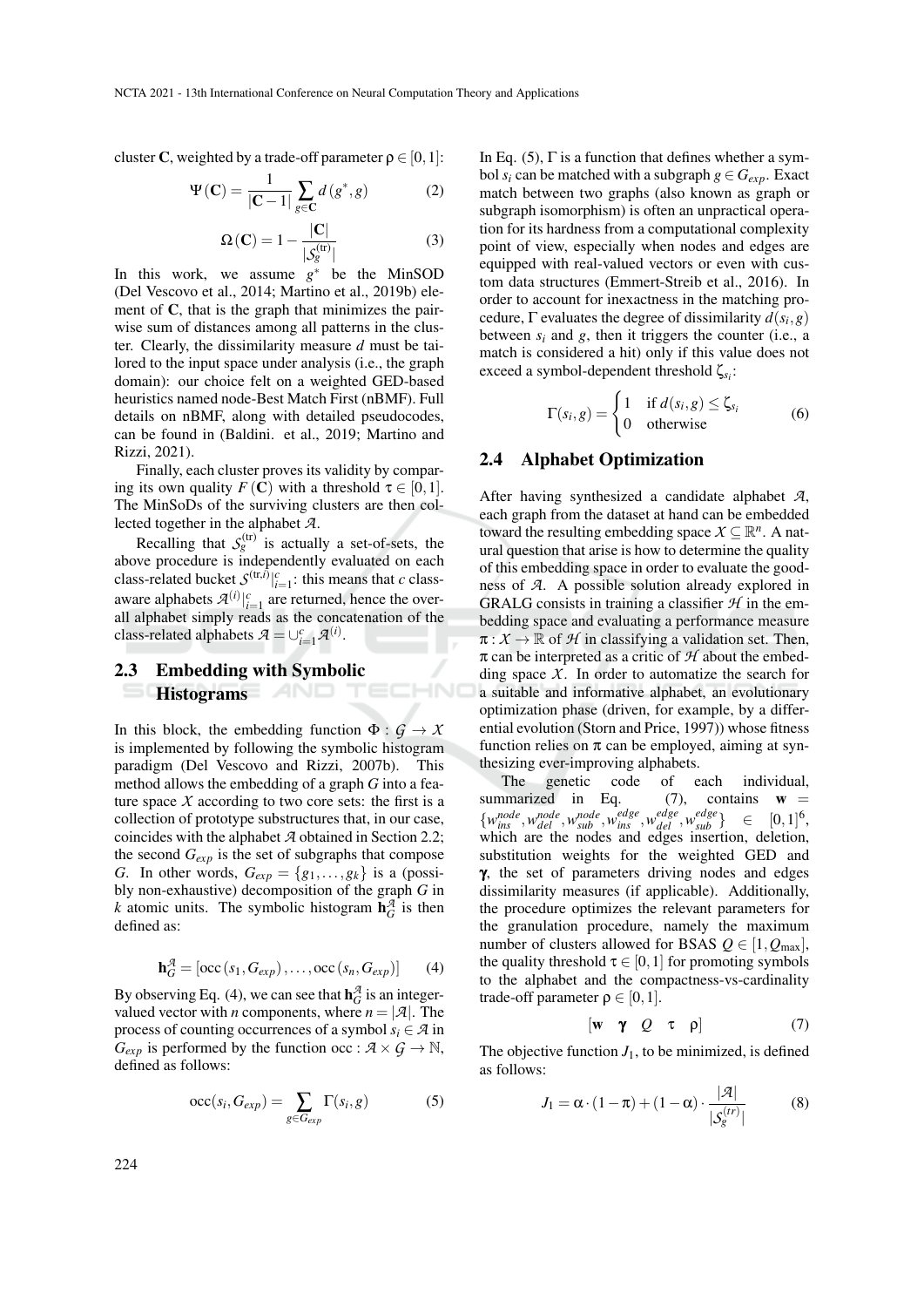Thus, Eq. (8) can be read as a linear convex combination between the performance  $\pi$  (leftmost term) and the penalty (rightmost term), with the latter aiming at fostering sparse alphabets according to a user-defined trade-off parameter  $\alpha \in [0,1]$ .

More in detail, each individual from the evolving population reads  $S_g^{\text{(tr)}}$  (the set of subgraphs extracted from the training set),  $S^{(tr)}$  (the training set),  $S^{(vs)}$ (the validation set) and exploits  $Q$ ,  $\tau$  and  $\rho$  for driving the granulation procedure which, in turn, relies on the nBMF dissimilarity measure driven by w and  $\gamma$  (if applicable). As the alphabet  $A$  is returned by the granulation procedure (Section 2.2), the embedding takes place (Section 2.3). Therefore, the individual builds two instance matrices, namely  $H^{(tr)}$  and  $H^{(vs)}$ , respectively an  $|\mathcal{S}^{(tr)}| \times n$  and  $|\mathcal{S}^{(vs)}| \times n$  matrix which see the symbolic histograms of the training set and validation set organized as rows. The performance  $\pi \in [0,1]$  is chosen as the classification accuracy obtained by *H* trained with  $\mathbf{H}^{(tr)}$  in classifying  $\mathbf{H}^{(vs)}$ .

Once the evolutionary strategy is completed, the optimal alphabet  $\tilde{A}$  is retained together with the optimal genetic code which leads to the synthesis of  $\tilde{H}^{(tr)}$ ,  $\tilde{H}^{(vs)}$ , respectively the vector representation of  $S^{(tr)}$ and  $S^{(vs)}$  obtained with  $\tilde{A}$ .

#### 2.5 Feature Selection and Test Phase

It is not rare that after the alphabet optimization described in the previous section, the cardinality of the optimal alphabet set  $\tilde{n} = |\tilde{A}|$  can be very large, that is *A*˜ may contains a large number of symbols and thus spanning vectors in high-dimensional spaces. There are several problems that can arise and negatively impact the performances of a classification system, including the curse of dimensionality (Tang et al., 2014), longer training and testing times, deteriorated model interpretability (Martino et al., 2020). For this reason, a feature selection phase should be applied to  $\tilde{A}$  in order to remove uninformative, redundant and in general not necessary symbols for the classification task. A wrapper approach based on an evolutionary algorithm has been designed for this purpose, where the genetic code of each individual is a binary mask  $\mathbf{m} \in [0,1]^{\tilde{n}}$  which allows the selection of a subset of features. Hence, each individual:

- 1. reads  $\tilde{\mathbf{H}}^{(tr)}$  and  $\tilde{\mathbf{H}}^{(vs)}$
- 2. according to the 0's in m, the corresponding columns of  $\tilde{H}^{(tr)}$  and  $\tilde{H}^{(vs)}$  are removed, leading to projected matrices  $\tilde{\mathbf{H}}^{\prime(\text{tr})} \in \mathbb{R}^{|\mathcal{S}^{(\text{tr})}| \times n'}$  and  $\tilde{\mathbf{H}}^{\prime(\text{vs})} \in \mathbb{R}^{|\mathcal{S}^{(\text{vs})}| \times n'}$  where  $n' = \sum_{i=1}^{\tilde{n}} \mathbf{m}_i$
- 3. a classifier  $H$  is trained on  $\tilde{H}^{\prime(\text{tr})}$  and its own performance measure ω is computed as the misclas-

sification rate on  $\tilde{H}^{\prime(vs)}$ 

The objective function (to be minimized) is then defined as:

$$
J_2 = (1 - \lambda) \cdot \omega + \lambda \cdot \frac{n'}{\tilde{n}} \tag{9}
$$

which, as in the case of Eq. (8), reads as a convex linear combination between the error rate on the validation set (leftmost term) and the ratio of selected symbols (rightmost term), weighted by a user-defined trade-off parameter  $\lambda \in [0,1]$ .

Once the optimization is completed, the optimal mask **m**<sup>\*</sup> is retained with  $\mathbf{H}^{*(tr)} \in \mathbb{R}^{|\mathcal{S}^{(tr)}| \times n^*}, \mathbf{H}^{*(vs)} \in$  $\mathbb{R}^{|\mathcal{S}^{(vs)}| \times n^*}$  as well, where  $n^* = \sum_{i=1}^{\tilde{n}} \mathbf{m}_i^*$  . Accordingly, the optimal alphabet  $A^* \subset \tilde{A}$  is created by selecting the features indicated by the 1's in m<sup>∗</sup> .

The reduced alphabet  $A^*$  is the main actor when it comes to address the generalization capabilities of the whole system with a set of test data  $S^{(ts)}$ . In fact,  $S^{(ts)}$ is embedded thanks to  $A^*$ , hence returning  $\mathbf{H}^{*(ts)}$  ∈  $\mathbb{R}^{|\mathcal{S}^{(ts)}| \times n^*}$ , then the classifier  $\mathcal{H}$  is trained on  $\mathbf{H}^{*(tr)}$ and finally tested on  $H^{*(ts)}$ .

# 3 RELAXED SYMBOLIC HISTOGRAMS

From Section 2.3, let us recall the original symbolic histogram. In short, it aims at representing the graph to be embedded as a vector collecting (in the *i*<sup>th</sup> position) the number of occurrences of the  $i<sup>th</sup>$  symbol from the alphabet *A* within the graph to be embedded *G*, with the latter being properly decomposed (*Gexp*) to facilitate the search-and-matching procedure. It is clear that the original symbolic histogram reads as an integer-valued vector, where the proper symbolto-subgraphs dissimilarity values (i.e.,  $d(s_i, g)$  in Eq. (6)) are not taken into account. Inspired by dissimilarity spaces (Section 1), where the dissimilarity value amongst data is the core of the embedding procedure, here below we present six different strategies in order to populate the symbolic histogram, while at the same time taking into account the dissimilarities between symbols in the alphabet and the constituent parts of the graph to be embedded.

#### 3.1 Sum

The sum strategy aims at collecting, in the  $i<sup>th</sup>$  position of the symbolic histogram, the sum of distances between the  $i<sup>th</sup>$  symbol in the alphabet and the constituent parts of the graph to be embedded. Formally,

$$
\mathbf{h}_G^{\mathcal{A}} = \left[ \text{sum}\left( s_1, G_{exp} \right), \dots, \text{sum}\left( s_n, G_{exp} \right) \right] \tag{10}
$$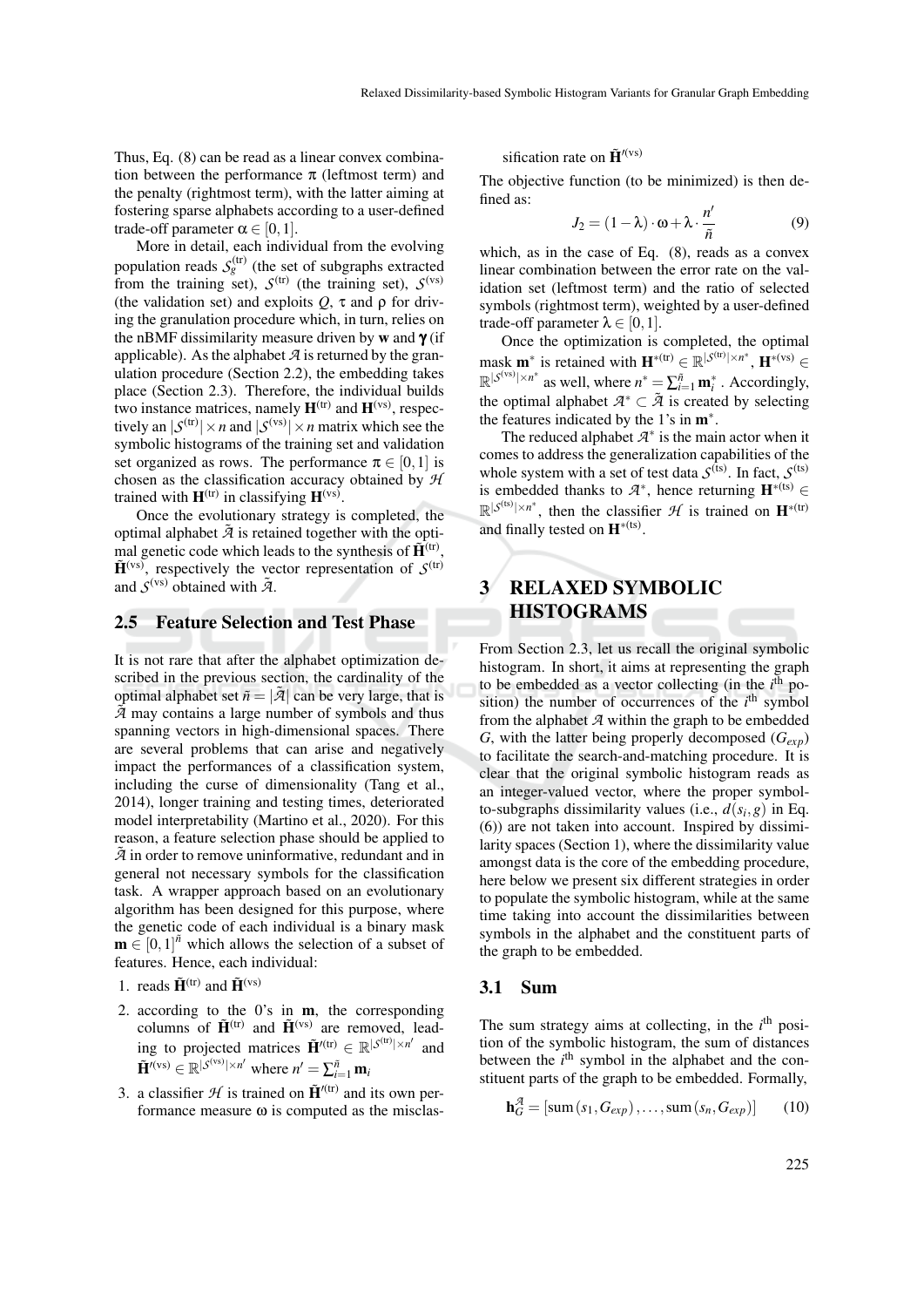where the sum :  $A \times G \rightarrow \mathbb{R}$  operator reads as

$$
sum(s_i, G_{exp}) = \sum_{g \in G_{exp}} d(s_i, g) \tag{11}
$$

## 3.2 Mean

The sum strategy is characterized by a couple of caveats: a) dissimilarity values are summed up regardless of their magnitude, b) the number of dissimilarities that are summed up is not taken into account. Especially in light of the second caveat, the mean strategy accounts for the mean of distances between the *i*<sup>th</sup> symbol in the alphabet and the constituent parts of the graph to be embedded. Formally,

$$
\mathbf{h}_G^{\mathcal{A}} = [\text{mean}(s_1, G_{exp}), \dots, \text{mean}(s_n, G_{exp})] \quad (12)
$$
  
where the mean :  $\mathcal{A} \times G \to \mathbb{R}$  operator reads as

where the mean :  $A \times G \rightarrow \mathbb{R}$  operator reads as

mean
$$
(s_i, G_{exp}) = \frac{1}{|G_{exp}|} \sum_{g \in G_{exp}} d(s_i, g)
$$
 (13)

It is worth noting that  $|G_{exp}|$  varies on a graph-based fashion (i.e., each symbolic histogram has its own scaling factor as it depends on the graph *G* to be embedded) and it is not equivalent to a constant scaling of all symbolic histograms.

#### 3.3 Median

It is well known that outliers might have a nonnegligible impact on the mean of a set of scalar values. In our case, this reflects on very high or very low dissimilarities that might skew the mean value. In order to mitigate this effect, a more robust statistic based on the median value is considered. Formally,

 $\mathbf{h}_G^{\mathcal{A}} =$  [median (*s*<sub>1</sub>, *G*<sub>*exp*</sub>),...,median (*s*<sub>*n*</sub>, *G*<sub>*exp*</sub>)] (14) where the median :  $A \times G \rightarrow \mathbb{R}$  operator reads as

 $median(s_i, g) =$  $\sqrt{ }$  $\int$  $\mathcal{L}$  $\frac{d}{2}$  is even d <sup>|</sup>*Gexp*|−<sup>1</sup> 2 +d <sup>|</sup>*Gexp*|+<sup>1</sup> 2 2 if |*Gexp*| is odd (15)

and  $\mathbf{d} \in \mathbb{R}^{1 \times |G_{exp}|}$  is a vector that collects the pairwise dissimilarities between  $s_i$  and all items in  $g \in G_{exp}$ , sorted in ascending order.

#### 3.4 Thresholded-sum

The three strategies discussed so far in Sections 3.1– 3.3 aim at aggregating, according to different operators, the pairwise symbol-to-subgraphs dissimilarities for populating a given entry of the symbolic histogram. Yet, as introduced in Section 3.2, all dissimilarities (regardless of their magnitude) are entitled to contribute to a given entry of the symbolic histogram vector. Taking inspiration from the original symbolic histogram (Section 2.3), we let dissimilarities contribute to a given operator if and only if their magnitude is below a given threshold.

As the sum operator is concerned, in Eq. (10), the sum( $\cdot$ , $\cdot$ ) operator, formerly Eq. (11), is replaced by the following thresholded sum (or, for short, t-sum :  $A \times G \rightarrow \mathbb{R}$ ) operator

$$
\text{t-sum}(s_i, G_{exp}) = \sum_{\substack{g \in G_{exp} \\ d(s_i, g) \le \zeta_i}} d(s_i, g) \tag{16}
$$

where, recall,  $\zeta_i$  is a symbol-aware inclusion threshold.

#### 3.5 Thresholded-mean

The thresholded mean follows the same rationale behind t-sum $(\cdot, \cdot)$ : only dissimilarities below a given threshold are entitled to contribute to the mean value for populating the symbolic histogram entries. That is, the mean $(\cdot, \cdot)$  operator defined in Eq. (13) to be plugged into the symbolic histogram (see Eq. (12)) is replaced by the following thresholded mean (or, for short, t-mean :  $\mathcal{A} \times \mathcal{G} \to \mathbb{R}$ ) operator

$$
\text{t-mean}(s_i, G_{exp}) = \frac{\sum_{g \in G_{exp}} d(s_i, g)}{|\{g : d(s_i, g) \le \zeta_i, \forall g \in G_{exp}\}|}
$$
(17)

# 3.6 Thresholded-median

Finally, the thresholded median (or, for short, t-median :  $A \times G \to \mathbb{R}$ ) reads as the median( $\cdot, \cdot$ ) operator in Eq. (15). The major difference is that the (sorted) vector d will only contain dissimilarities below the symbol-related thresholds ζ*<sup>i</sup>* .

#### **TESTS AND RESULTS**

#### 4.1 Datasets Description

In order to test the proposed algorithm and the different embedding strategies, the following six openaccess datasets from the IAM Repository (Riesen and Bunke, 2008) are considered:

AIDS: The AIDS dataset is composed by graphs representing molecular compounds showing activity or not against HIV. Molecules are converted into graphs by representing atoms as nodes and the covalent bonds as edges. Nodes are labeled with the number of the corresponding chemical symbol and edges by the valence of the linkage.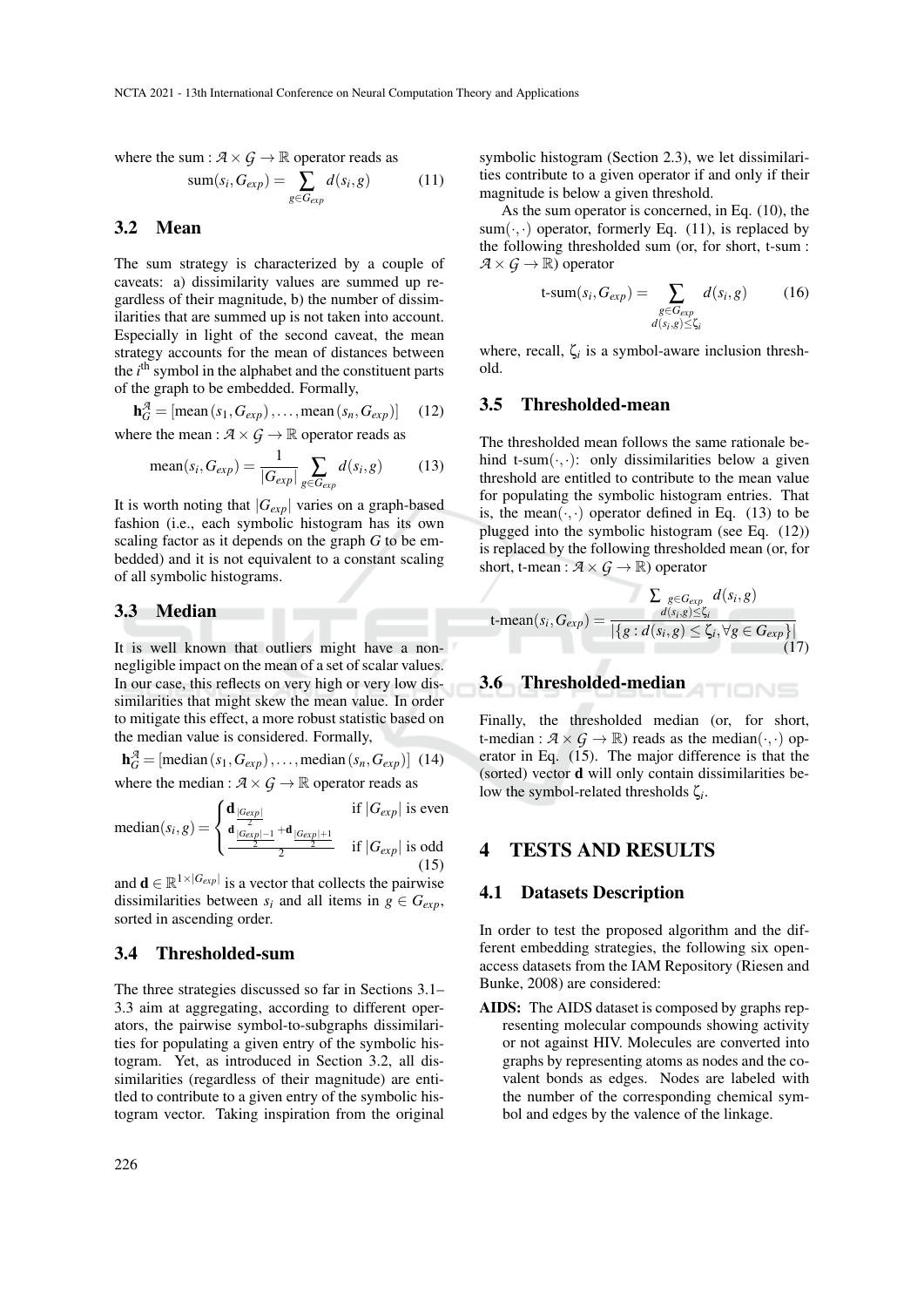- GREC: The GREC dataset consists of graphs representing symbols from architectural and electronic drawings. Drawings have been pre-processed and ending points, circles, corners and intersections are considered as nodes labelled with their position and type. Edges connecting such nodes are equipped with a hierarchical data structure that identifies the type of connection and its characteristics.
- Letter: The Letter datasets involve graphs that represent distorted letter drawings. Amongst the capital letters of the Roman alphabet, 15 have been selected due to them being representable by straight lines only. Drawings are then converted into graphs by considering lines as edges and ending points as nodes. Nodes are labelled with a 2-dimensional vector indicating their position, whereas edges are unlabelled. Three different amount of distortion (Low, Medium, High) account for three different datasets, hereinafter referred to as Letter-L, Letter-M and Letter-H, respectively.
- Mutagenicity: The Mutagenicity dataset is composed by graphs representing molecular compounds showing mutagenicity properties or not. Similar to the AIDS dataset, nodes correspond to atoms (labelled with their chemical symbol) and edges are labelled with the valence of the linkage.

In Table 1 we show some basic statistics about the six datasets. As the nodes and edges dissimilarities are concerned, all of them are customized according to the nodes and edges attributes for each dataset. GREC is the only dataset for which the dissimilarity measures between nodes and edges are parametric themselves: such values populate  $\gamma$  which shall be optimized, as described in Section 2.4. Full details on the dissimilarity measures for AIDS, Letter and GREC can be found in (Martino and Rizzi, 2021) and (Baldini et al., 2021). For Mutagenicity, as instead, the dissimilarity measures between nodes and edges are plain non-parametric simple matching between their respective labels.

# 4.2 Comparison amongst Embedding **Strategies**

The algorithm parameters are set as follows:

• a simple random walk is employed as graph traversing strategy for mining subgraphs of maximum order  $V = 5$  for the extraction phase (i.e., for populating  $S_g^{(tr)}$ ))<sup>1</sup>

- a modified  $BFS<sup>2</sup>$  is employed for extracting subgraphs for the embedding phase (i.e., for building *Gexp*)
- $W = 10\%, 30\%, 50\%$  of  $|\mathcal{S}_{\text{max}}^{(tr)}|$ , with the latter being the maximum number of subgraphs of maximum order  $V = 5$  attainable from the training  $graphs<sup>3</sup>$  (i.e., an exhaustive extraction)
- $Q_{\text{max}} = 500/c$ , where *c* is the (dataset-dependent) number of classes
- maximum number of 20 generations for both differential evolution stages (alphabet optimization and feature selection)
- 20 individuals for the population of the first differential evolution (alphabet optimization)
- 100 individuals for the population of the second differential evolution (feature selection)
- $\alpha = 0.9$  in the fitness function  $J_1$  of the first differential evolution (major weight to performance)
- $\lambda = 0.1$  in the fitness function *J*<sub>2</sub> of the second differential evolution (major weight to performance)
- *K*-Nearest Neighbours with  $K = 5$  as classification system *H*
- $\zeta_i = 1.1 \cdot \Psi(\mathbf{C}_i)$  as (cluster-dependent) tolerance value for the symbolic histograms evaluation.

In Figures 1, 2 and 3, we report the results obtained by equipping the GRALG classification system presented in Section 2 with the six different symbolic histograms-inspired embedding methods as described in Section 3. Each figure corresponds to either one of the three subsampling rates *W* in order to address the performances of the system as a function of the candidate number of subgraphs for the granulation phase. In order to account for the stochastic nature of the algorithm, results in the following have been averaged across 10 different runs. We explored the efficiency of our approach under three different point of views, i.e. the classifier performance measured on the test set  $S^{(ts)}$  and the cardinality of the alphabet before  $(|\tilde{A}|)$ 

<sup>&</sup>lt;sup>1</sup>In our previous work (Baldini. et al., 2019), we wit-

nessed that there is no clear winner between BFS or DFS in terms of performances and/or running times, so the rationale behind choosing random walks is that there exist the possibility of having both star-like and path-like subgraphs in  $S_g^{(tr)}$ .

 $\tilde{2}$ As proposed in (Baldini. et al., 2019), we use BFS to extract subgraphs in such a way that already-visited nodes do not appear as root nodes for following traversals: this ensures a complete coverage of the graph to be embedded whilst, at the same time, keeping a low number of resulting subgraphs.

<sup>3</sup>AIDS: 27589; GREC: 21009; Letter-L: 7975; Letter-M: 8217; Letter-H: 12603; Mutagenicity: 449519.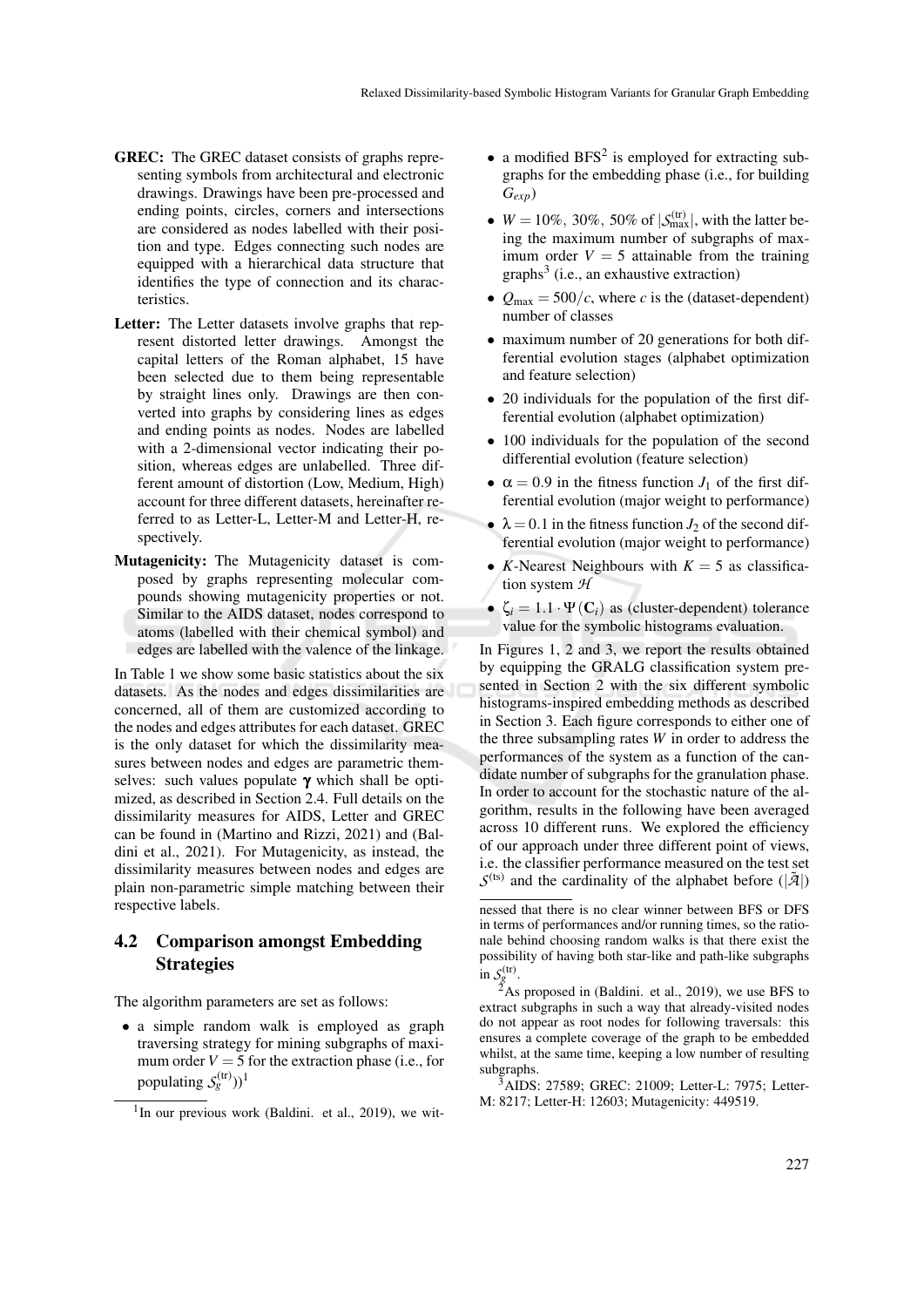Table 1: Statistics of the considered datasets: number of graphs in training, validation and test set  $(|S^{(tr)}|, |S^{(vs)}|, |S^{(ts)}|)$ , number of classes (*c*) and type of nodes and edges labels. Adapted from (Riesen and Bunke, 2008).

| <b>Dataset</b> | $\zeta$ <sup>(tr)</sup> | $S^{(vs)}$ | $\zeta$ (ts) | $\mathcal{C}$ | <b>Node Labels</b>                | <b>Edge Labels</b> |
|----------------|-------------------------|------------|--------------|---------------|-----------------------------------|--------------------|
| <b>AIDS</b>    | 250                     | 250        | 1500         |               | string + integer + $\mathbb{R}^2$ | integer $\bar{ }$  |
| <b>GREC</b>    | 286                     | 286        | 528          | 22            | string + $\mathbb{R}^2$           | tuple              |
| Letter-L       | 750                     | 750        | 750          | 15            | $\mathbb{R}^2$                    | none               |
| Letter-M       | 750                     | 750        | 750          | 15            | $\mathbb{R}^2$                    | none               |
| Letter-H       | 750                     | 750        | 750          | 15            | $\mathbb{R}^2$                    | none               |
| Mutagenicity   | 1500                    | 500        | 2337         |               | string                            | integer            |

† In our experiments, by following (Bianchi et al., 2014), the edge label has been discarded.

| <b>AIDS</b>  | 0.93 | 0.92   | 0.99 | 0.93            | 0.93 | 0.98           | 0.99 |
|--------------|------|--------|------|-----------------|------|----------------|------|
| <b>GREC</b>  | 0.81 | 0.79   | 0.76 | 0.83            | 0.82 | 0.81           | 0.83 |
| Letter-L     | 0.97 | 0.97   | 0.96 | 0.96            | 0.97 | 0.97           | 0.97 |
| Letter-M     | 0.92 | 0.91   | 0.92 | 0.89            | 0.89 | 0.89           | 0.92 |
| Letter-H     | 0.91 | 0.91   | 0.9  | 0.87            | 0.88 | 0.88           | 0.89 |
| Mutagenicity | 0.66 | 0.66   | 0.66 | 0.66            | 0.66 | 0.67           | 0.69 |
|              | Mean | Median | Sum  | t-Mean t-Median |      | t-Sum Original |      |

| <b>AIDS</b>                                                | 82.67 | 121   | 10    | 262.3 | 217.7 | 45.67 | 8     |  |  |  |
|------------------------------------------------------------|-------|-------|-------|-------|-------|-------|-------|--|--|--|
| <b>GREC</b>                                                | 143   | 213   | 295.7 | 306   | 378.3 | 308.3 | 316   |  |  |  |
| Letter-L                                                   | 86.67 | 68.67 | 123.7 | 121   | 116   | 104   | 90.33 |  |  |  |
| Letter-M                                                   | 121   | 84    | 116.7 | 196.3 | 166   | 182   | 132   |  |  |  |
| Letter-H                                                   | 160.3 | 144.3 | 168.7 | 234.3 | 253   | 275.7 | 175   |  |  |  |
| Mutagenicity                                               | 333.7 | 427   | 260   | 360   | 354.7 | 326.3 | 450.3 |  |  |  |
| t-Sum Original<br>Sum<br>t-Mean t-Median<br>Median<br>Mean |       |       |       |       |       |       |       |  |  |  |

**Example 2** (a) Accuracy on the Test Set. (b) Embedding space dimensionality before Feature Selec-**HNORDGY PUBLICATIONS** 

| <b>AIDS</b>  | 14.33 | 23.33  | $\mathbf{1}$ | 75.33           | 76    | $\overline{4}$ | 1     |
|--------------|-------|--------|--------------|-----------------|-------|----------------|-------|
| <b>GREC</b>  | 52.33 | 63.33  | 77.33        | 157             | 209.7 | 127            | 164.7 |
| Letter-L     | 5.67  | 6.33   | 13.33        | 14.67           | 18    | 23.33          | 23.33 |
| Letter-M     | 30.67 | 20.67  | 22           | 101.3           | 74.67 | 61.33          | 50    |
| Letter-H     | 39.33 | 34.33  | 43           | 113.3           | 116.3 | 112            | 84.33 |
| Mutagenicity | 83.33 | 131.7  | 66.67        | 147             | 105.3 | 120            | 153   |
|              | Mean  | Median | Sum          | t-Mean t-Median |       | t-Sum Original |       |

(c) Embedding space dimensionality after Feature Selection.

Figure 1: Results at 10% subsampling rate. Color maps are normalized row-wise (i.e., independently for each dataset), with a white-to-blue range mapping smallest-to-largest values.

and after  $(|A^*|)$  the feature selection phase (see Section 2.5). It is worth noting that the performances on the test set are obtained by the classifier *H* trained with  $\mathbf{H}^{*(tr)}$ . Recall from Section 2.5 that the vectorial

representation  $\mathbf{H}^{*(\text{ts})}$  of  $\mathcal{S}^{(\text{ts})}$  is obtained thanks to the selected embedding procedure using the optimized alphabet *A* ∗ .

By comparing Figures 1a, 2a and 3a it is pos-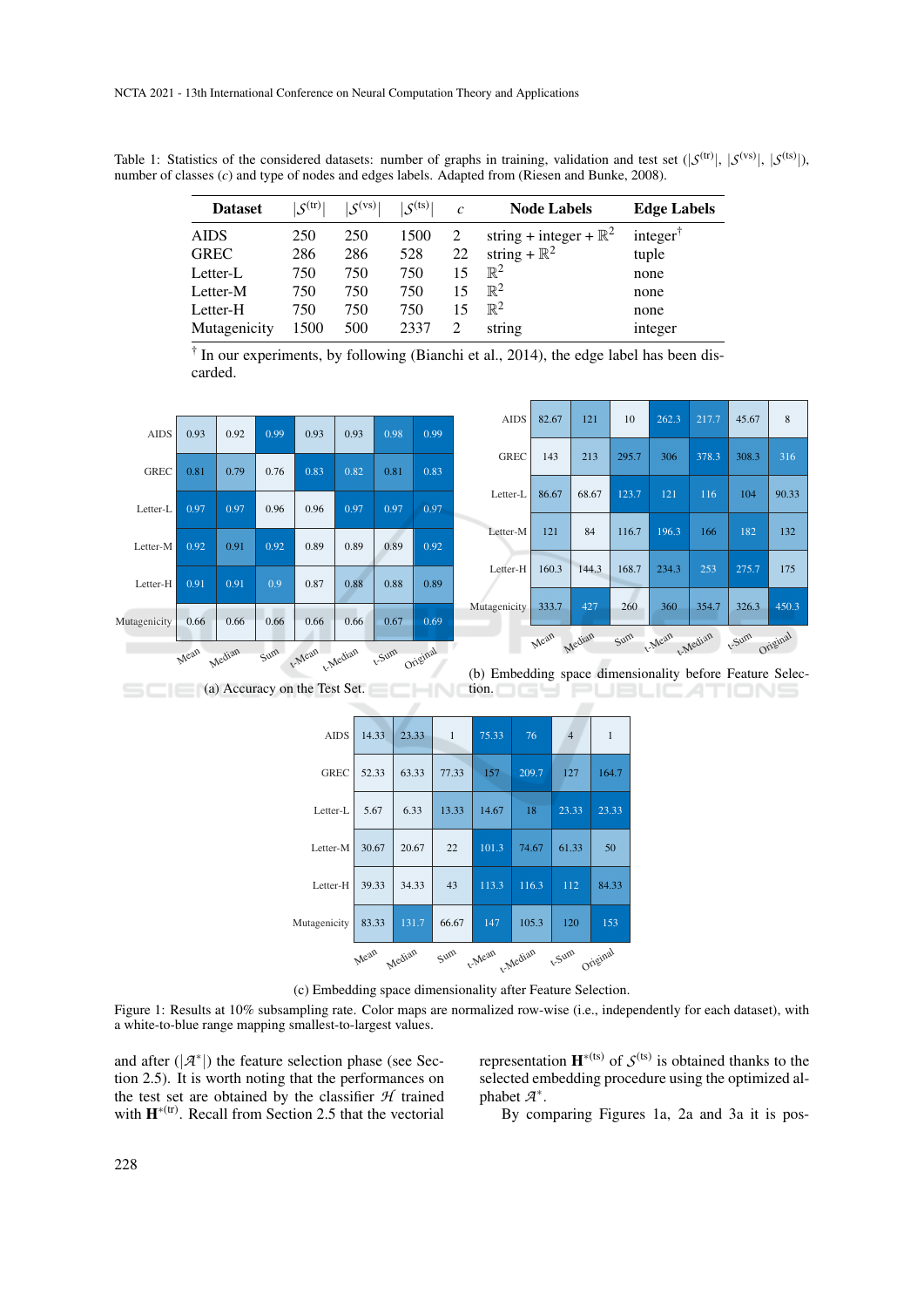| <b>AIDS</b>                                                                                                                                                 | 0.92                                                                                  | 0.92 | 0.99   | 0.91         | 0.91 | 0.98         | 0.99  |        |                                | <b>AIDS</b> | 138.7 | 180.3  |          | 11.67  | 261    | 297      | 8          | 28.33    |
|-------------------------------------------------------------------------------------------------------------------------------------------------------------|---------------------------------------------------------------------------------------|------|--------|--------------|------|--------------|-------|--------|--------------------------------|-------------|-------|--------|----------|--------|--------|----------|------------|----------|
|                                                                                                                                                             |                                                                                       |      |        |              |      |              |       |        |                                | <b>GREC</b> | 86.67 | 101.3  |          | 290.7  | 412    | 460.7    | 378.7      | 233.7    |
| <b>GREC</b>                                                                                                                                                 | 0.82                                                                                  | 0.81 | 0.77   | 0.79         | 0.8  | 0.8          | 0.82  |        | Letter-L                       |             | 106.3 | 139.7  |          | 121.7  | 221.7  | 142.7    | 151        | 151.7    |
| Letter-L                                                                                                                                                    | 0.97                                                                                  | 0.97 | 0.96   | 0.97         | 0.97 | 0.96         | 0.97  |        | Letter-M                       |             | 123.7 | 172.3  |          | 234.7  | 301    | 295.7    | 298.7      | 252      |
| Letter-M                                                                                                                                                    | 0.93                                                                                  | 0.93 | 0.93   | 0.89         | 0.89 | 0.9          | 0.92  |        |                                |             |       |        |          |        |        |          |            |          |
| Letter-H                                                                                                                                                    | 0.92                                                                                  | 0.91 | 0.91   | 0.87         | 0.88 | 0.88<br>0.88 |       |        | Letter-H                       |             | 191.7 | 171    |          | 237.7  | 304.7  | 374.7    | 387.7      | 231.7    |
| Mutagenicity                                                                                                                                                | 0.67                                                                                  | 0.67 | 0.67   | 0.67         | 0.68 | 0.68         | 0.67  |        | Mutagenicity                   |             | 633.3 | 564.3  |          | 237.7  | 312.3  | 494      | 340.3      | 348.7    |
|                                                                                                                                                             |                                                                                       |      | $5u$ m |              |      |              |       |        |                                |             | Mean  | Median |          | $5u$ m | t-Mean | t-Median | <b>Sum</b> | Original |
| t-Mean<br>Original<br>t-Median<br>Mean<br><b>Sum</b><br>Median<br>(b) Embedding space dimensionality before Feature Selec-<br>(a) Accuracy on the Test Set. |                                                                                       |      |        |              |      |              |       |        |                                |             |       |        |          |        |        |          |            |          |
|                                                                                                                                                             |                                                                                       |      |        |              |      |              |       |        | tion.                          |             |       |        |          |        |        |          |            |          |
|                                                                                                                                                             | 84.33<br><b>AIDS</b><br>23.33<br>23.33<br>$\mathbf{1}$<br>65<br>$1\,$<br>$\mathbf{1}$ |      |        |              |      |              |       |        |                                |             |       |        |          |        |        |          |            |          |
| <b>GREC</b>                                                                                                                                                 |                                                                                       |      |        |              |      | 32           | 33    | 66.67  | 201.7<br>251<br>108.7<br>172.7 |             |       |        |          |        |        |          |            |          |
| Letter-L                                                                                                                                                    |                                                                                       |      |        |              |      | 15.33        | 17.67 | 12     | 27.67                          | 18.33       |       | 29.33  | 30       |        |        |          |            |          |
|                                                                                                                                                             |                                                                                       |      |        | Letter-M     |      | 27.33        | 43.67 | 51.33  | 111.3                          | 123.7       |       | 108.3  | 87.33    |        |        |          |            |          |
|                                                                                                                                                             |                                                                                       |      |        | Letter-H     |      | 54           | 39    | 46     | 144                            | 161.3       |       | 163.3  | 112.3    |        |        |          |            |          |
|                                                                                                                                                             |                                                                                       |      |        | Mutagenicity |      | 175          | 171.3 | 56     | 105.3                          | 203         |       | 120.3  | 155.7    |        |        |          |            |          |
|                                                                                                                                                             |                                                                                       |      |        |              | Mean | Median       |       | $5u$ m | t-Mean<br>. Median             |             |       | t-Sum  | Original |        |        |          |            |          |

(c) Embedding space dimensionality after Feature Selection. Figure 2: Results at 30% subsampling rate. Color map details in the caption of Figure 1.

sible to spot the differences in terms of accuracy. The results depicted in the first two columns (Mean and Medium) witnessed that the selected embedding methods are reaching comparable performances with respect to the Original symbolic histogram method equipped with the hard-limiting function regardless of the number of candidate information granules *W*. A note should be mentioned for AIDS, which is arguably attaining lower level of performances (6~7 %) when compared with the Original column. On the other hand, the remaining four approaches, i.e. Sum, t-Mean, t-Median and t-Sum, show (on average) worst performances when compared to Mean, Median and Original. We again can observe an exception for AIDS: when using the Sum aggregation operator, it shows the highest result in terms of accuracy.

An interesting behaviour that emerge from the tests regards the number of symbols that compose

the alphabets  $A^*$  and  $\tilde{A}$ . With respect to thresholded methods (t-Mean, t-Median, t-Sum and Original), Mean, Median and Sum are by far producing optimal alphabets with lower number of symbols, regardless of *W*. This can be spotted by observing Figures 1c, 2c, 3c and their counterparts before the feature selection phase (Figures 1b, 2b, 3b), suggesting that such reduction in terms of number of features is not due to the feature selection phase but is a proper characteristic of the aggregation function. With the exception of Mutagenicity, all datasets show a clearcut difference in terms of alphabet cardinality when not-thresholded methods are exploited. We advance the hypothesis that by using hard-limiting functions in the symbolic histograms, the resulting dynamic of each vector component can be influenced by the choice of the threshold. In fact, the set of parameters (notably those related to the dissimilarity measure, i.e.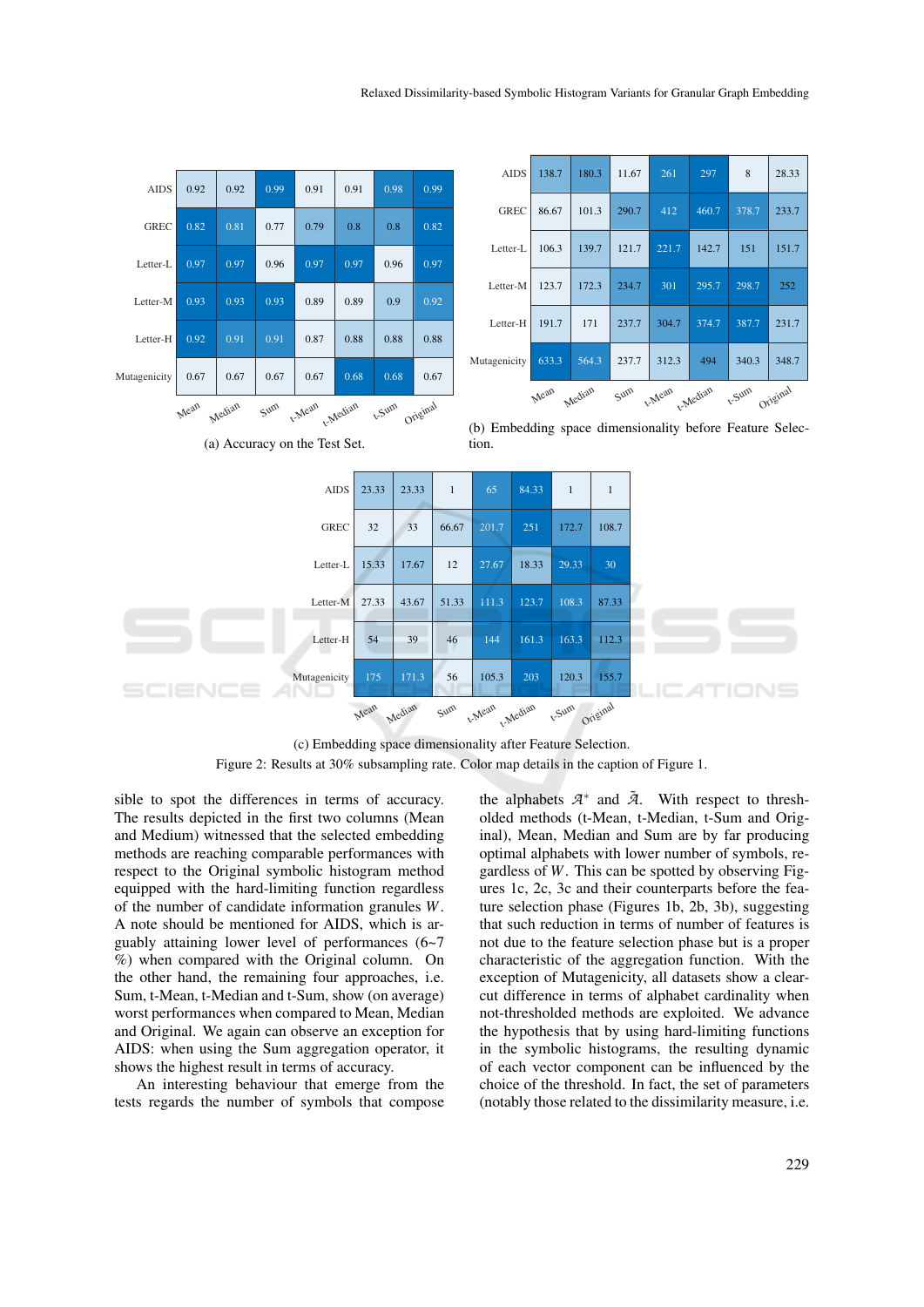

(c) Embedding space dimensionality after Feature Selection. Figure 3: Results at 50% subsampling rate. Color map details in the caption of Figure 1.

w,  $\gamma$ ) explored by the evolutionary algorithm might not be suitable enough for imposing an expressive dissimilarity measure able to fairly compare the symbols with the substructure set *Gexp*. In this particular situation, most of the symbols would not be matched with substructures in *Gexp*, leading to an uninformative embedding space spanned by flat vectors possibly having many null components. On the other hand, the evolutionary algorithm in the attempt to optimize the error rate might be tempted to relieve this issue by exploring granulation parameters (i.e., *Q*, τ and ρ) which allow larger alphabets with higher chances of scoring matches between symbols and the substructures of the graphs to be embedded. Clearly, this situation does not hold in non-thresholded methods, where each match counts (albeit proportionally to its dissimilarity degree): in turn, this means that a given symbol from the alphabet is (in very plain terms) 'always found' in the graph to be embedded which is therefore completely explored during the embedding procedure.

# 4.3 Comparison against State-of-the-Art Techniques

In Section 4.2 we focused the computational results on the comparison amongst the six different strategies for populating the symbolic histograms presented in Section 3. Hereinafter, we move the comparison against other state-of-the-art techniques, summarized in Table 2. Competitors span a variety of approaches for graph classification (as briefly reviewed in Section 1), namely:

• classifiers working on the top of pure graph matching similarities (Riesen and Bunke, 2008; Riesen and Bunke, 2009a);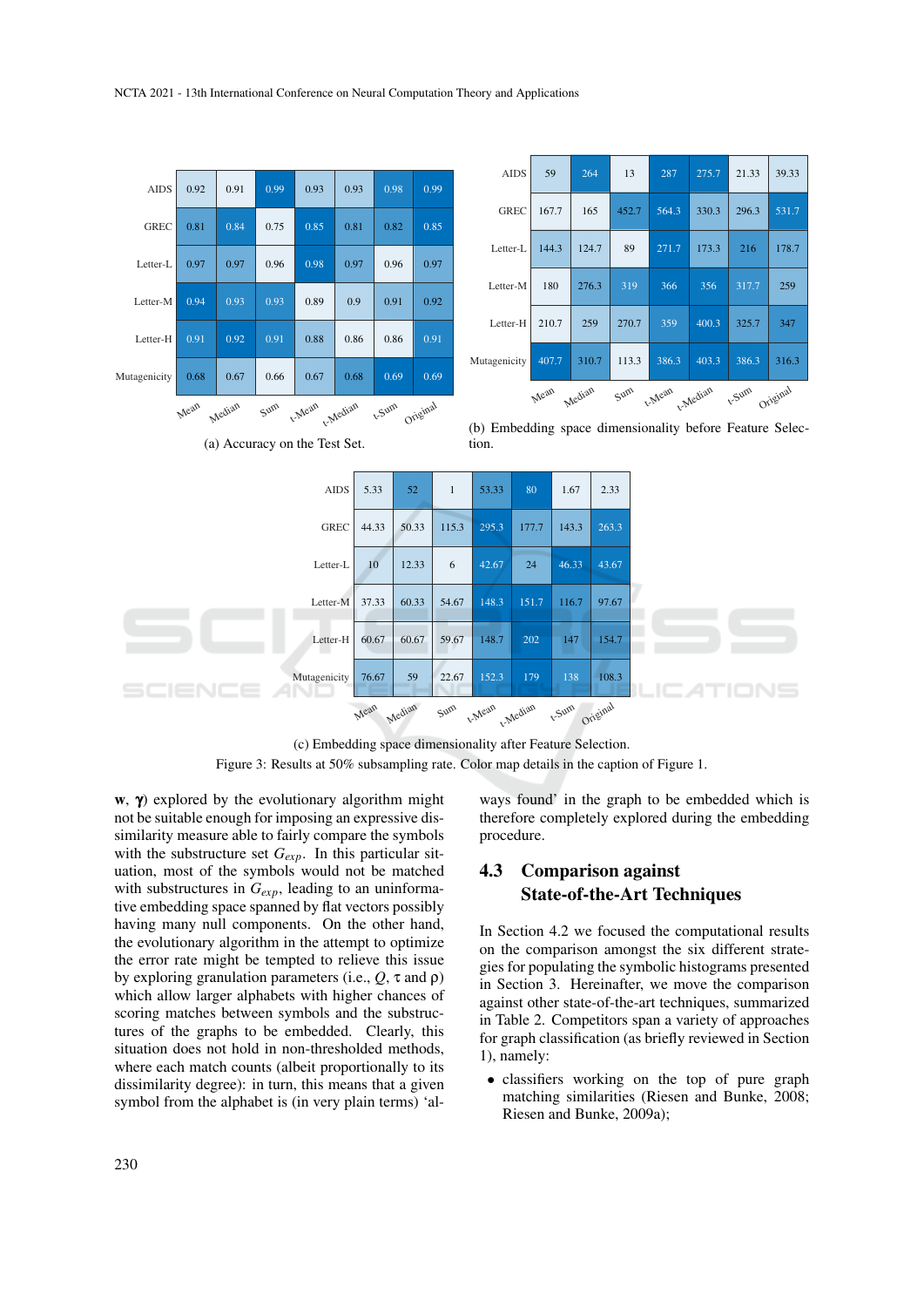- kernel methods (Da San Martino et al., 2016; Martino and Rizzi, 2020);
- several embedding techniques (Riesen and Bunke, 2009b; Gibert et al., 2011), including GrC-based (Martino et al., 2019a; Baldini. et al., 2019; Martino and Rizzi, 2021; Baldini et al., 2021) and neural-based ones (Bacciu et al., 2018; Martineau et al., 2020).

The accuracy of the last eight methods are obtained from our own experiments. For the remaining competing algorithms, we directly quote results from their respective papers.

Clearly, GRALG also whether equipped with 'relaxed' symbolic histograms, is able to reach state-ofthe-art performances for 4 out of 6 datasets while, at the same time, is able to return an interpretable model: the same peculiarity only holds in other GrCbased pattern recognition systems (namely (Martino et al., 2019a; Baldini. et al., 2019; Martino and Rizzi, 2021; Baldini et al., 2021)), whilst it is well-known that other learning paradigms, notably those based on artificial neural networks (Xu et al., 2019), lack any interpretation.

Specifically, for AIDS and Letter-H the performance shift with respect to the most performing technique is below 1%; for Letter-L and Letter-M the gap slightly increases to approximately 2%. Mutagenicity and GREC are the only two datasets for which the shift with respect to the most performing technique becomes larger: approximately 10% for the former and approximately 6% for the latter dataset, if we omit the results obtained via cross-validation.

Table 2: Comparison against state of the art graph classification system in terms of accuracy, expressed in percentage. Best accuracy amongst all subsampling values have been reported for methods based on GRALG. A dash (-) indicates that a given dataset has not been tested in the literature on the corresponding model.

| <b>Technique</b>                                              | <b>AIDS</b>              | <b>GREC</b>    | Letter-L       | Letter-M                 | Letter-H | <b>Mutagenicity</b> | Reference                                   |
|---------------------------------------------------------------|--------------------------|----------------|----------------|--------------------------|----------|---------------------|---------------------------------------------|
| Bipartite Graph Matching $+ K$ -NN                            | $\overline{\phantom{a}}$ | 86.3           | 91.1           | 77.6                     | 61.6     |                     | (Riesen and Bunke, 2009a)                   |
| Lipschitz Embedding + SVM                                     | 98.3                     | 96.8           | 99.3           | 95.9                     | 92.5     | 74.9                | (Riesen and Bunke, 2009b)                   |
| Graph Edit Distance + $K$ -NN                                 | 97.3                     | 95.5           | 99.6           | 94                       | 90       | 71.5                | (Riesen and Bunke, 2008)                    |
| Graph of Words $+ K$ -NN                                      |                          | 97.5           | 98.8           | $\overline{\phantom{a}}$ |          |                     | (Gibert et al., 2011)                       |
| Graph of Words + $kPCA + K-NN$                                | $\overline{\phantom{a}}$ | 97.1           | 97.6           |                          |          |                     | (Gibert et al., 2011)                       |
| Graph of Words + ICA + $K$ -NN                                | - 1                      | 58.9           | 82.8           |                          |          |                     | (Gibert et al., $2011$ )                    |
| ODD $ST_+$ kernel                                             | 82.06*                   | $\overline{a}$ |                |                          |          | ÷                   | (Da San Martino et al., 2016)               |
| ODD $ST_{+}^{TANH}$ kernel                                    | 82.54*                   |                |                |                          |          |                     | (Da San Martino et al., 2016)               |
| $CGMM + linear SVM$                                           | 84.16*                   |                |                |                          |          |                     | (Bacciu et al., 2018)                       |
| G-L-Perceptron                                                |                          | 70             | 95             | 64                       | 70       |                     | (Martineau et al., 2020)                    |
| G-M-Perceptron                                                |                          | 75             | 98             | 87                       | 81       |                     | (Martineau et al., 2020)                    |
| $C-1NN$                                                       |                          | $\overline{a}$ | 96             | 93                       | 84       |                     | (Martineau et al., 2020)                    |
| $C-M-1NN$                                                     |                          |                | 98             | 81                       | 71       |                     | (Martineau et al., 2020)                    |
| Hypergraph Embedding + SVM                                    | $99.3^{\dagger}$         |                | $\overline{a}$ | $\overline{a}$           |          | $77.0^{\dagger}$    | (Martino et al., 2019a)                     |
| RECTIFIER + $K$ -NN                                           | 99.07                    | 95.57          | 97.12          | 92.16                    | 91.60    |                     | (Martino and Rizzi, 2021)                   |
| Dual RECTIFIER $+ K$ -NN                                      | 99.13                    | 96.61          | 96.40          | 93.04                    | 91.31    | $\overline{a}$      | (Martino and Rizzi, 2021)                   |
| HCK Hypergraph kernel + SVM                                   | $89.5**$                 | $\overline{a}$ |                |                          |          | $73.3^{\dagger}$    | (Martino and Rizzi, 2020)                   |
| WJK Hypergraph kernel + SVM                                   | $99.5**$                 | $\overline{a}$ |                |                          |          | $82^{\dagger}$      | (Martino and Rizzi, 2020)                   |
| EK Hypergraph kernel + SVM                                    | 99.5**                   |                |                |                          |          | $75.4^{\dagger}$    | (Martino and Rizzi, 2020)                   |
| SEK Hypergraph kernel + SVM                                   | $99.6**^{\dagger}$       |                |                |                          |          | $75.3^{\dagger}$    | (Martino and Rizzi, 2020)                   |
| GRALG (simple random walk)<br>original symbolic histogram     | 99.16                    | 84.04          | 96.58          | 86.58                    | 73.84    | 74.73               | (Baldini. et al., 2019)                     |
| GRALG (stratified random walk)<br>original symbolic histogram | 99                       | 85             | 97             | 92                       | 91       | 69                  | This work<br>also in (Baldini et al., 2021) |
| GRALG (stratified random walk)<br>sum symbolic histogram      | 99                       | 77             | 96             | 93                       | 91       | 67                  | This work                                   |
| GRALG (stratified random walk)<br>mean symbolic histogram     | 93                       | 82             | 97             | 94                       | 92       | 68                  | This work                                   |
| GRALG (stratified random walk)<br>median symbolic histogram   | 92                       | 84             | 97             | 93                       | 92       | 67                  | This work                                   |
| GRALG (stratified random walk)<br>t-sum symbolic histogram    | 98                       | 82             | 97             | 91                       | 88       | 69                  | This work                                   |
| GRALG (stratified random walk)<br>t-mean symbolic histogram   | 93                       | 85             | 98             | 89                       | 88       | 67                  | This work                                   |
| GRALG (stratified random walk)<br>t-median symbolic histogram | 93                       | 82             | 97             | 90                       | 88       | 68                  | This work                                   |

\* Results refer to cross-validation rather than a separate test set.

† Only chemical symbol type (categorical) as node label. Edge labels are discarded.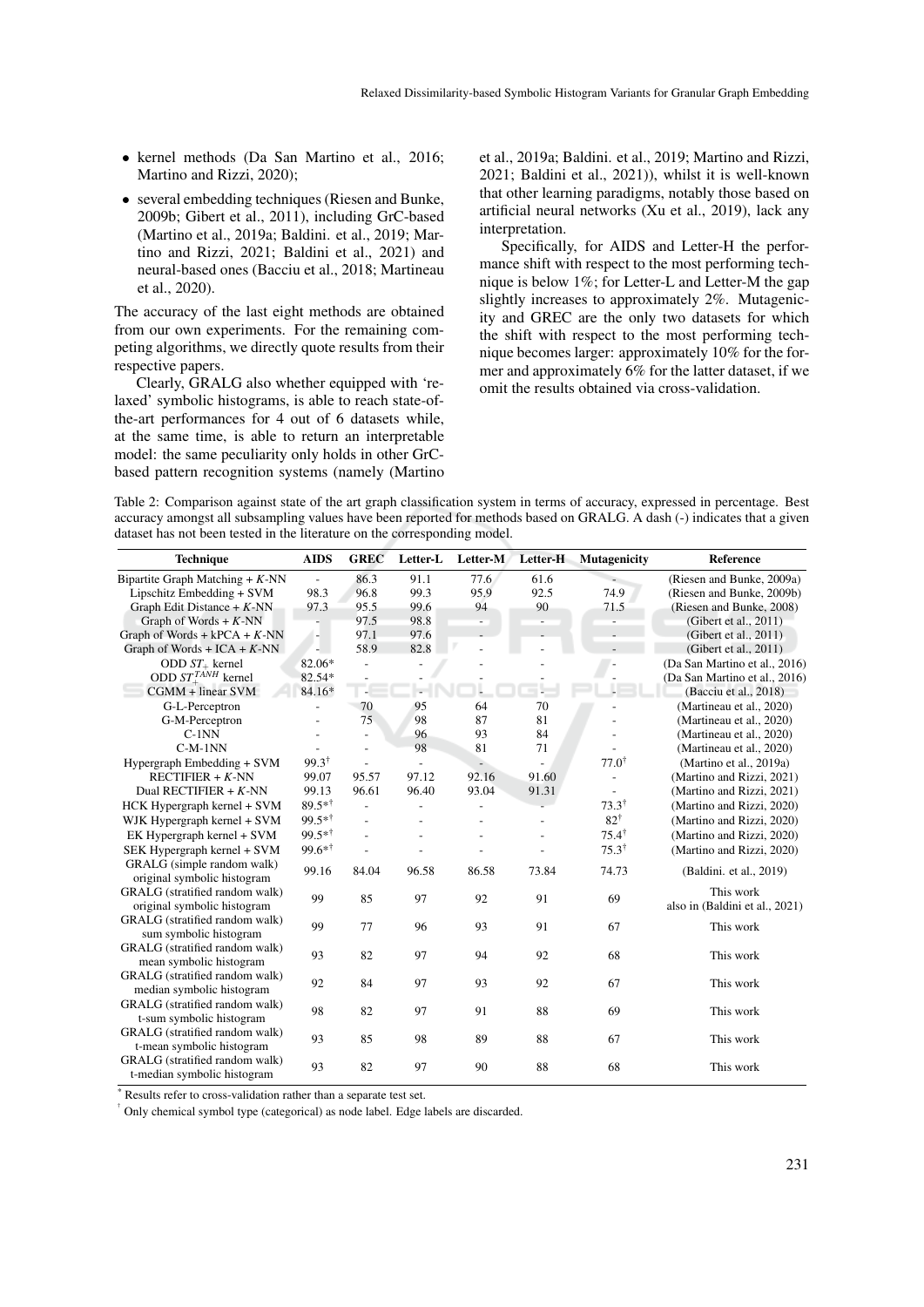## 5 CONCLUSIONS

In this paper, we proposed six 'relaxed' variants of symbolic histograms for graph classification purposes. Inspired by the dissimilarity space embedding, the 'relaxed' variants take into consideration the proper magnitude of the dissimilarities when matching the pivotal granules of information against the constituent parts of the graphs to be embedded. Three operators (mean, sum and median of distances) have been proposed to aggregate such dissimilarity values, with additional three variants which include a thresholding stage in order to account only for similarities that are 'close enough' with respect to the information granule under analysis.

In order to test these variants against the original symbolic histogram definition, we exploited a GrCbased framework for graph classification, namely GRALG, and plugged the different symbolic histogram variants within the embedding module.

Six open-access datasets of fully labelled graphs corroborate the effectiveness of the 'relaxed' variants. Especially when the thresholding stage is not employed, the resulting set of pivotal symbols is drastically reduced with respect to the thresholded variants (including the original symbolic histogram). In conclusion, the non-thresholded mean and median emerged as the most interesting operators in order to populate the (relaxed) symbolic histogram since they leaded to very small embedding spaces while, at the same time, maintaining interesting performances in terms of accuracy on the test set.

## REFERENCES

- Bacciu, D., Errica, F., and Micheli, A. (2018). Contextual graph markov model: A deep and generative approach to graph processing. In *35th International Conference on Machine Learning, ICML 2018*, volume 1, pages 495–504.
- Baldini., L., Martino., A., and Rizzi., A. (2019). Stochastic information granules extraction for graph embedding and classification. In *Proceedings of the 11th International Joint Conference on Computational Intelligence - NCTA, (IJCCI 2019)*, pages 391–402. IN-STICC, SciTePress.
- Baldini, L., Martino, A., and Rizzi, A. (2021). Towards a class-aware information granulation for graph embedding and classification. In Merelo, J. J., Garibaldi, J., Linares-Barranco, A., Warwick, K., and Madani, K., editors, *Computational Intelligence: 11th International Joint Conference, IJCCI 2019 Vienna, Austria, September 17–19, 2019, Revised Selected Papers*. Springer International Publishing.
- Bargiela, A. and Pedrycz, W. (2003). *Granular computing: an introduction*. Kluwer Academic Publishers, Boston.
- Bianchi, F. M., Livi, L., Rizzi, A., and Sadeghian, A. (2014). A granular computing approach to the design of optimized graph classification systems. *Soft Computing*, 18(2):393–412.
- Bunke, H. (2003). Graph-based tools for data mining and machine learning. In Perner, P. and Rosenfeld, A., editors, *Machine Learning and Data Mining in Pattern Recognition*, pages 7–19, Berlin, Heidelberg. Springer Berlin Heidelberg.
- Bunke, H. and Allermann, G. (1983). Inexact graph matching for structural pattern recognition. *Pattern Recognition Letters*, 1(4):245 – 253.
- Bunke, H. and Jiang, X. (2000). Graph matching and similarity. In Teodorescu, H.-N., Mlynek, D., Kandel, A., and Zimmermann, H.-J., editors, *Intelligent Systems and Interfaces*, pages 281–304. Springer US, Boston, MA.
- Bunke, H. and Riesen, K. (2008). Graph classification based on dissimilarity space embedding. In *Joint IAPR International Workshops on Statistical Techniques in Pattern Recognition (SPR) and Structural and Syntactic Pattern Recognition (SSPR)*, pages 996–1007. Springer.
- Da San Martino, G., Navarin, N., and Sperduti, A. (2016). Ordered decompositional dag kernels enhancements. *Neurocomputing*, 192:92 – 103.
- Del Vescovo, G., Livi, L., Frattale Mascioli, F. M., and Rizzi, A. (2014). On the problem of modeling structured data with the minsod representative. *International Journal of Computer Theory and Engineering*,  $6(1):9$ .
- Del Vescovo, G. and Rizzi, A. (2007a). Automatic classification of graphs by symbolic histograms. In *2007 IEEE International Conference on Granular Computing (GRC 2007)*, pages 410–410.
- Del Vescovo, G. and Rizzi, A. (2007b). Online handwriting recognition by the symbolic histograms approach. In *2007 IEEE International Conference on Granular Computing (GRC 2007)*, pages 686–686. IEEE.
- Duin, R. P. and Pękalska, E. (2012). The dissimilarity space: Bridging structural and statistical pattern recognition. *Pattern Recognition Letters*, 33(7):826– 832.
- Emmert-Streib, F., Dehmer, M., and Shi, Y. (2016). Fifty years of graph matching, network alignment and network comparison. *Information sciences*, 346:180– 197.
- Ghosh, S., Das, N., Gonçalves, T., Quaresma, P., and Kundu, M. (2018). The journey of graph kernels through two decades. *Computer Science Review*, 27:88–111.
- Gibert, J., Valveny, E., and Bunke, H. (2011). Dimensionality reduction for graph of words embedding. In Jiang, X., Ferrer, M., and Torsello, A., editors, *Graph-Based Representations in Pattern Recognition*, pages 22–31. Springer Berlin Heidelberg, Berlin, Heidelberg.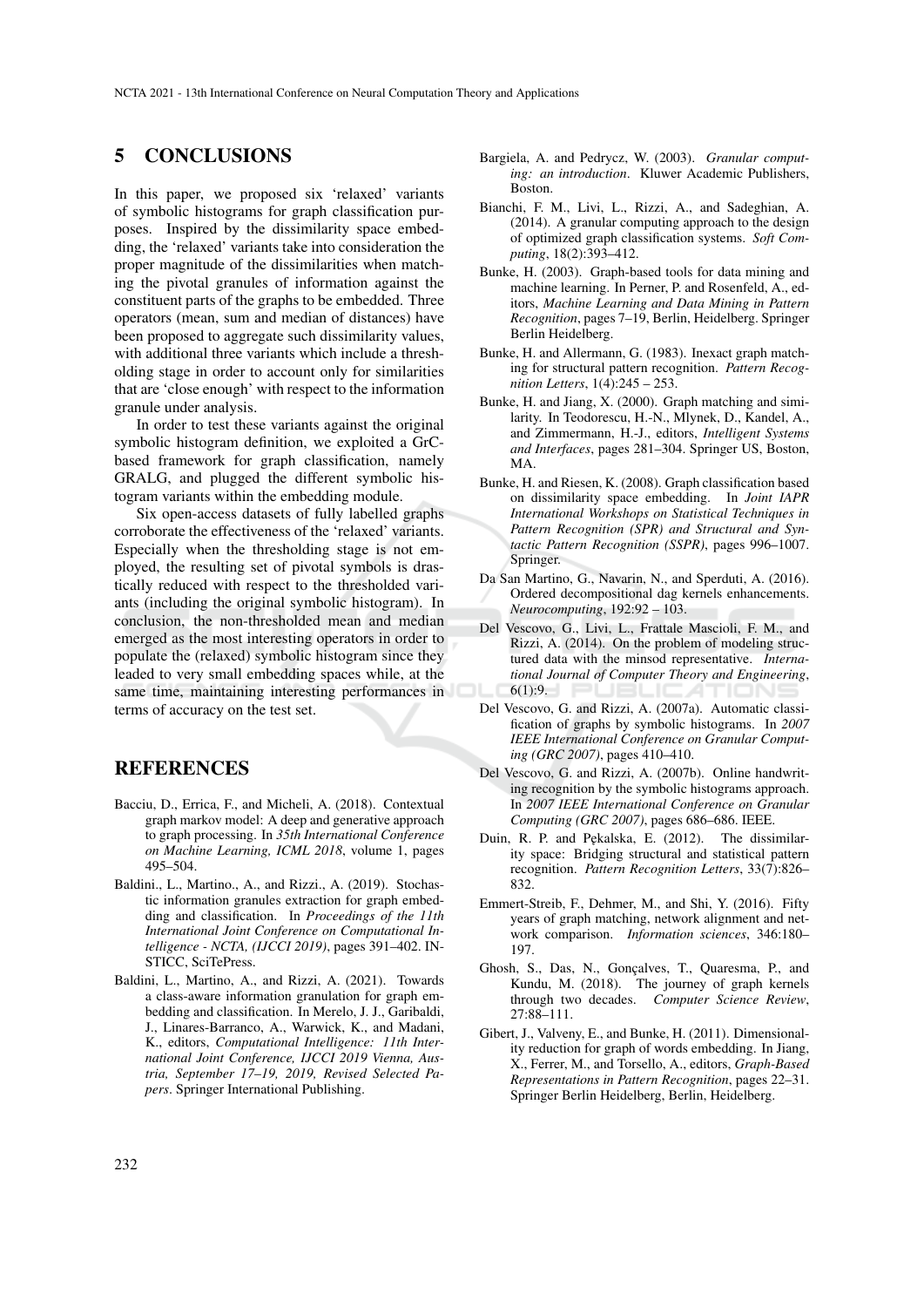- Kriege, N. M., Johansson, F. D., and Morris, C. (2020). A survey on graph kernels. *Applied Network Science*, 5(1):6.
- Martineau, M., Raveaux, R., Conte, D., and Venturini, G. (2020). Learning error-correcting graph matching with a multiclass neural network. *Pattern Recognition Letters*, 134:68 – 76.
- Martino, A., Frattale Mascioli, F. M., and Rizzi, A. (2020). On the optimization of embedding spaces via information granulation for pattern recognition. In *2020 International Joint Conference on Neural Networks (IJCNN)*, pages 1–8.
- Martino, A., Giuliani, A., and Rizzi, A. (2019a). (hyper)graph embedding and classification via simplicial complexes. *Algorithms*, 12(11).
- Martino, A. and Rizzi, A. (2020). (hyper)graph kernels over simplicial complexes. *Entropy*, 22(10).
- Martino, A. and Rizzi, A. (2021). An enhanced filteringbased information granulation procedure for graph embedding and classification. *IEEE Access*, 9:15426– 15440.
- Martino, A., Rizzi, A., and Frattale Mascioli, F. M. (2019b). Efficient approaches for solving the largescale k-medoids problem: Towards structured data. In Sabourin, C., Merelo, J. J., Madani, K., and Warwick, K., editors, *Computational Intelligence: 9th International Joint Conference, IJCCI 2017 Funchal-Madeira, Portugal, November 1-3, 2017 Revised Selected Papers*, pages 199–219. Springer International Publishing, Cham.
- Pedrycz, W. (2001). Granular computing: an introduction. In *Proceedings Joint 9th IFSA World Congress and 20th NAFIPS International Conference*, volume 3, pages 1349–1354. IEEE.
- Pedrycz, W. and Homenda, W. (2013). Building the fundamentals of granular computing: a principle of justifiable granularity. *Applied Soft Computing*, 13(10):4209–4218.
- Pedrycz, W., Succi, G., Sillitti, A., and Iljazi, J. (2015). Data description: A general framework of information granules. *Knowledge-Based Systems*, 80:98–108.
- Pękalska, E. and Duin, R. P. (2005). *The dissimilarity representation for pattern recognition: foundations and applications*. World Scientific.
- Pękalska, E., Duin, R. P., and Paclík, P. (2006). Prototype selection for dissimilarity-based classifiers. *Pattern Recognition*, 39(2):189–208.
- Riesen, K. and Bunke, H. (2008). Iam graph database repository for graph based pattern recognition and machine learning. In *Joint IAPR International Workshops on Statistical Techniques in Pattern Recognition (SPR) and Structural and Syntactic Pattern Recognition (SSPR)*, pages 287–297. Springer.
- Riesen, K. and Bunke, H. (2009a). Approximate graph edit distance computation by means of bipartite graph matching. *Image and Vision Computing*, 27(7):950 – 959.
- Riesen, K. and Bunke, H. (2009b). Graph classification by means of lipschitz embedding. *IEEE Transactions on*

*Systems, Man, and Cybernetics, Part B (Cybernetics)*, 39(6):1472–1483.

- Riesen, K., Jiang, X., and Bunke, H. (2010). Exact and inexact graph matching: Methodology and applications. In *Managing and Mining Graph Data*, pages 217–247. Springer.
- Storn, R. and Price, K. (1997). Differential evolution a simple and efficient heuristic for global optimization over continuous spaces. *Journal of Global Optimization*, 11(4):341–359.
- Tang, J., Alelyani, S., and Liu, H. (2014). Feature selection for classification: A review. In *Data Classification*, pages 37–64. CRC Press.
- Theodoridis, S. and Koutroumbas, K. (2008). *Pattern Recognition*. Academic Press, 4 edition.
- Wang, X., Pedrycz, W., Gacek, A., and Liu, X. (2016). From numeric data to information granules: A design through clustering and the principle of justifiable granularity. *Knowledge-Based Systems*, 101:100–113.
- Xu, F., Uszkoreit, H., Du, Y., Fan, W., Zhao, D., and Zhu, J. (2019). Explainable ai: A brief survey on history, research areas, approaches and challenges. In Tang, J., Kan, M.-Y., Zhao, D., Li, S., and Zan, H., editors, *Natural Language Processing and Chinese Computing*, pages 563–574, Cham. Springer International Publishing.
- Zadeh, L. A. (1997). Toward a theory of fuzzy information granulation and its centrality in human reasoning and fuzzy logic. *Fuzzy Sets and Systems*, 90(2):111–127.

## APPENDIX

 $\Box$ 'IONS т In Section 4.3, we stressed one of the most intriguing aspects of GrC-based pattern recognition systems: the model interpretability. In fact, the resulting set of information granules that populate the alphabet *A* is automatically returned by the system during its synthesis, without any intervention by the end-user. Furthermore, it is worth recalling that the alphabet *A* contains the set of pivotal granules of information on the top of which the embedding is performed. In plain terms, each information granule 'behaves' as a feature in the embedding space since its recurrences within the graphs to be embedded are the core of the embedding procedure. If, in the so-synthesized embedding space, a given classifier is able to discriminate the embedded graphs, this inevitably suggests that the features that describe the patterns are indeed informative, and so are the underlying information granules.

At this point, one might wonder whether these information granules are meaningful for the problem at hand and validate a-posteriori the optimal alphabet  $A^*$ , possibly with the help of field-experts (depending on the application field of the problem). To this end, we selected the best run (amongst the 10)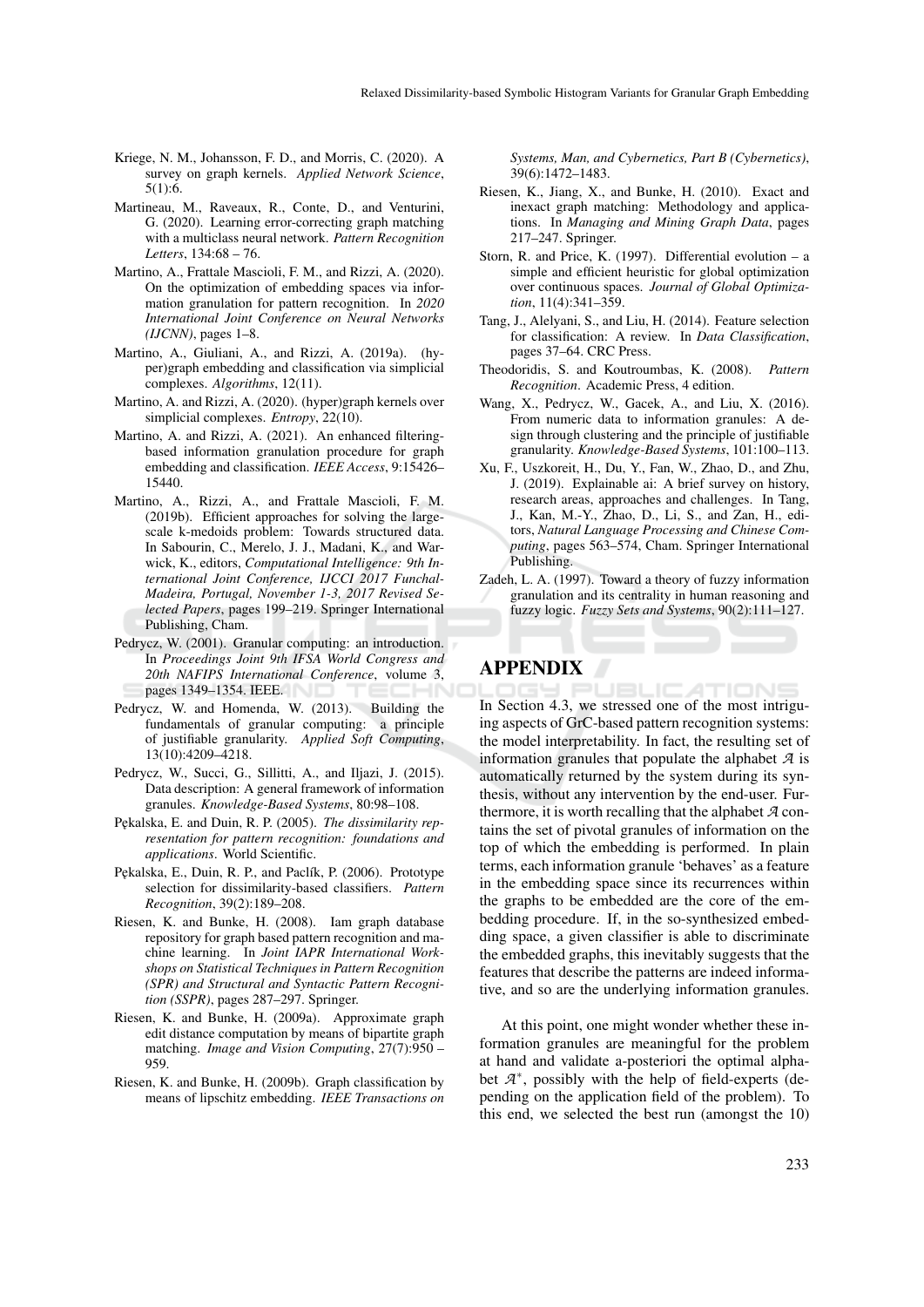for the dataset Letter-L. In particular, amongst the results presented in Section 4.2, we selected the 10% subsampling rate with the Mean operator for populating the 'relaxed' symbolic histogram. The rationale behind this choice is three-fold:

- 1. Letter-L is a dataset composed by capital Roman letter drawings and originally conceived for handwriting recognition tasks; conversely to datasets such as AIDS and Mutagenicity (that pertain to the world of biology) and GREC (that pertains to the world of electronics), the three Letter datasets are more suitable for a broader audience, since no specific background is needed to understand the data and the application under analysis;
- 2. from Figure 1a, it is possible to observe that the average accuracy is approximately 97%: as for the above discussion, this suggests that the resulting symbols are indeed informative;
- 3. from Figure 1c, it is possible to see that the resulting symbols is fairly low (approximately 5– 6 symbols) and this makes the validation of the symbols less tedious and more comfortable to display.

In Figure 4 we show the 6 resulting symbols in  $A^*$ . Let us recall from Section 4.1 that the Letter datasets have unlabelled edges and the nodes are labelled with a 2D vector of  $\langle x, y \rangle$  coordinates. For the sake of visualization, all  $\langle x, y \rangle$  coordinates are scaled in the unitary hypercube.

Certainly the most unexpected subgraph is depicted in Figure 4f: a single node in the top-right por-

tion of the  $\langle x, y \rangle$  plane. Despite it appears trivial, an end-point in the top-right portion is a feature which is common in several capital Roman letters: amongst the 15 letters (classes) it worth mentioning E, F, H, K, M, N, T and Z.

Figure 4e shows another typical portion of many capital Roman letters: a horizontal top line. This feature is less common with respect to the single node (Figure 4f), yet it is characteristic of letters such as E, F, T and Z.

Figures 4a–4d show a series of vertical or slightly oblique lines, where the striking difference is in their position along the *x*-axis. Many different capital Roman letters can be drawn as a combination of these 'basic' traits: M, for example, is a combination of 4 vertical or slightly oblique lines (left to right: vertical, oblique, oblique, vertical) and the same reasoning holds for letters such as N, V, X and W.

However, it should be noted that the claim of this a-posteriori validation is *not* that every letter can be drawn by assembling the six symbols as depicted in Figure 4 as-they-are. In fact, we recall that the similarity between graphs follows an *inexact approach*: this means that these symbols are likely to be stretched or somehow moved across the  $\langle x, y \rangle$  plane to faithfully 'match' the drawing of capital Roman letters (recall that the dissimilarity between nodes follows the Euclidean distance between their coordinates). If the 'as-they-are conjecture' was true, then it would have been impossible to recognize letters such as E (which is one of the 15 letters to be classified)



Figure 4: Resulting symbols for Letter-L (10% subsampling rate, Mean operator).